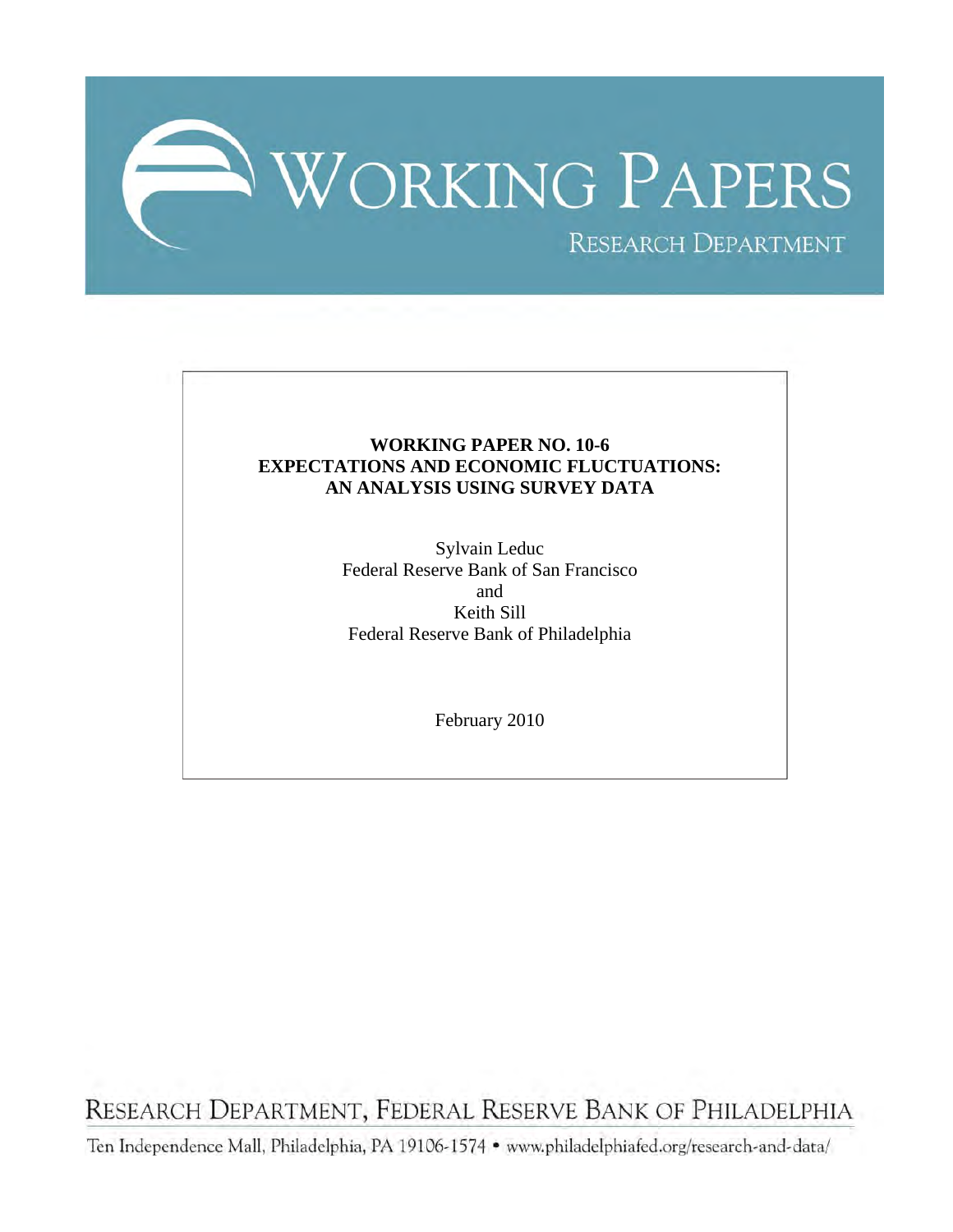# Expectations and Economic Fluctuations: An Analysis Using Survey Data

Sylvain Leduc<sup>1</sup> Federal Reserve Bank of San Francisco

Keith Sill Federal Reserve Bank of Philadelphia

February 2010

1Corresponding Author: Sylvain Leduc, Telephone 415-974-3059, Fax 415-974- 2168. Email address: sylvain.leduc@sf.frb.org. We thank Chris Gust and Robert Vigfusson for helpful comments. The views expressed in this paper are solely the responsibility of the authors and should not be interpreted as reflecting the views of the Federal Reserve Bank of Philadelphia, the Federal Reserve Bank of San Francisco, or of any other person associated with the Federal Reserve System. This paper is available free of charge at www.philadelphiafed.org/research-anddata/publications/.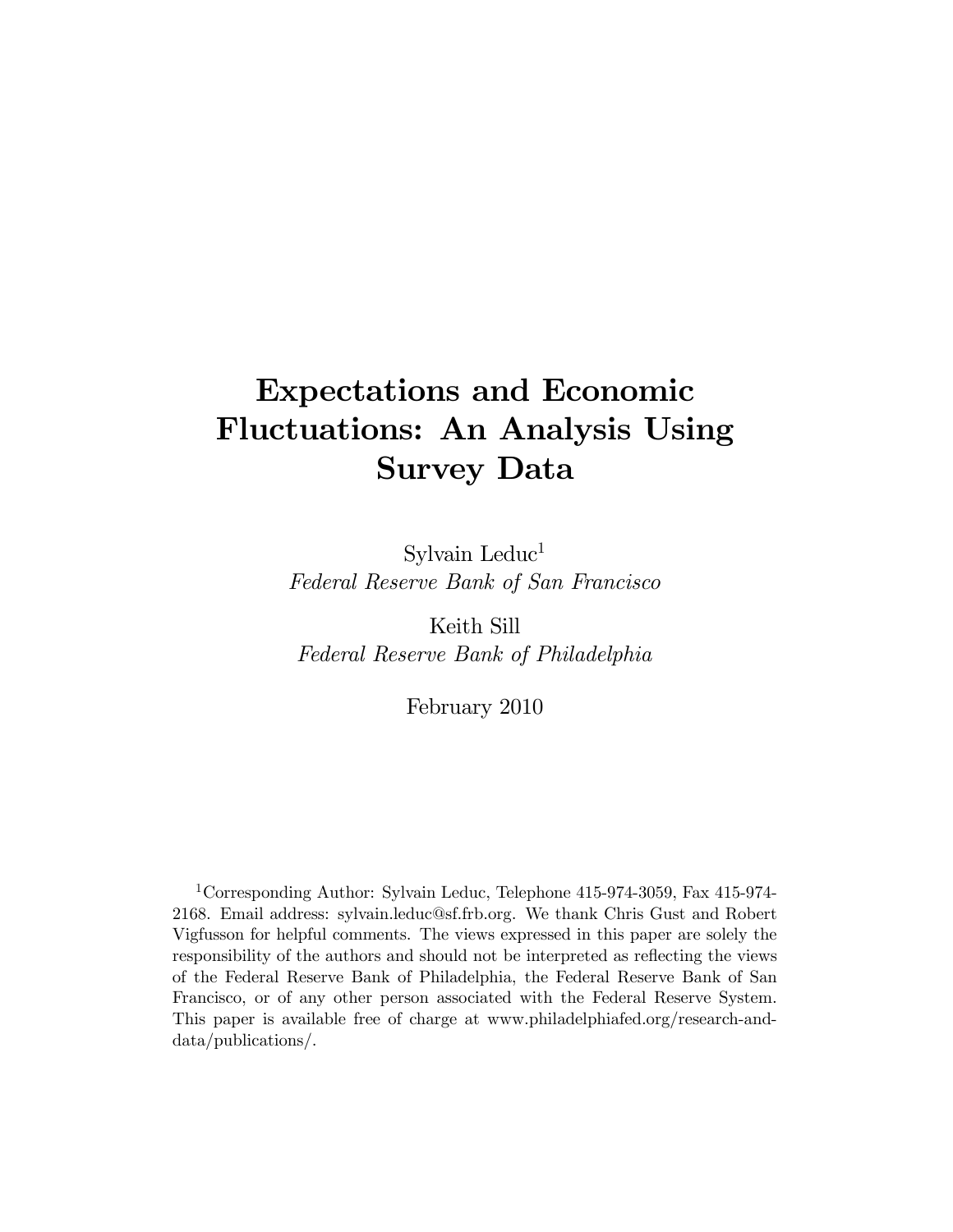#### Abstract

Using survey-based measures of future U.S. economic activity from the Livingston Survey and the Survey of Professional Forecasters, we study how changes in expectations, and their interaction with monetary policy, contribute to fluctuations in macroeconomic aggregates. We find that changes in expected future economic activity are a quantitatively important driver of economic fluctuations: a perception that good times are ahead typically leads to a significant rise in current measures of economic activity and inflation. We also find that the short-term interest rate rises in response to expectations of good times as monetary policy tightens. Our results provide quantitative evidence on the importance of expectations-driven business cycles and on the role that monetary policy plays in shaping them.

JEL classification:

Keywords: Expectations, survey data, economic fluctuations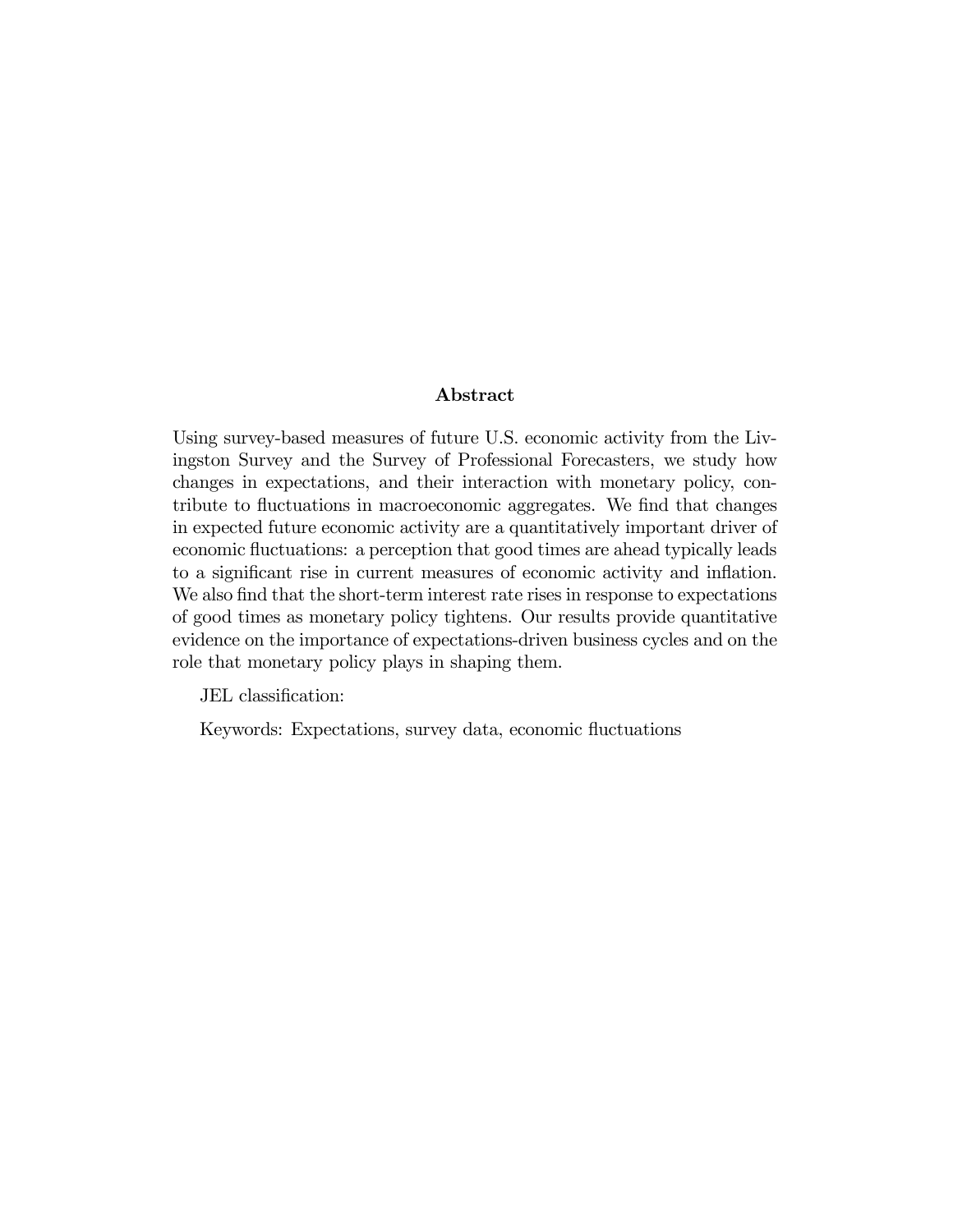### 1 Introduction

The idea that changes in expectations of future economic activity can be important drivers of economic fluctuations has received increased attention with the unfolding of boom-bust cycles around the world over the past 20 years. The experiences of Japan in the late 1980s, East Asia in the late 1990s, and the United States in 2001 and 2007 suggest that optimism about future growth prospects may help fuel booms and that subsequent downward revisions in expectations may help precipitate busts. In addition, these episodes have served to generate debate about the importance of the role played by monetary policy in boom-bust cycles: the episodes were often accompanied by heightened criticism of central banks for fueling the booms by keeping monetary policy too easy for too long.<sup>1</sup>

Although boom-bust cycles are interesting events that suggest the importance of expectations for economic fluctuations, there has been relatively little empirical analysis that attempts to formally quantify the role played by expectations for the cyclical behavior of the economy. In this paper, we add to this literature by introducing survey-based measures of future U.S. economic activity into simple empirical models to measure how changes in expectations, and their interaction with monetary policy, contribute to fluctuations

<sup>&</sup>lt;sup>1</sup>For instance, see Taylor  $(2008)$  for a criticism of the Federal Reserve's policies under Chairmen Greenspan and Bernanke, and Lionel Robbin's (1934) argument that the Federal Reserve kept interest rates below the natural rate for too long during the late 1920s. See also Okina et al (2001) concerning reasons that Japanese monetary policy may have been too loose in the period leading up to the burst of the stock-market bubble at the beginning of 1990.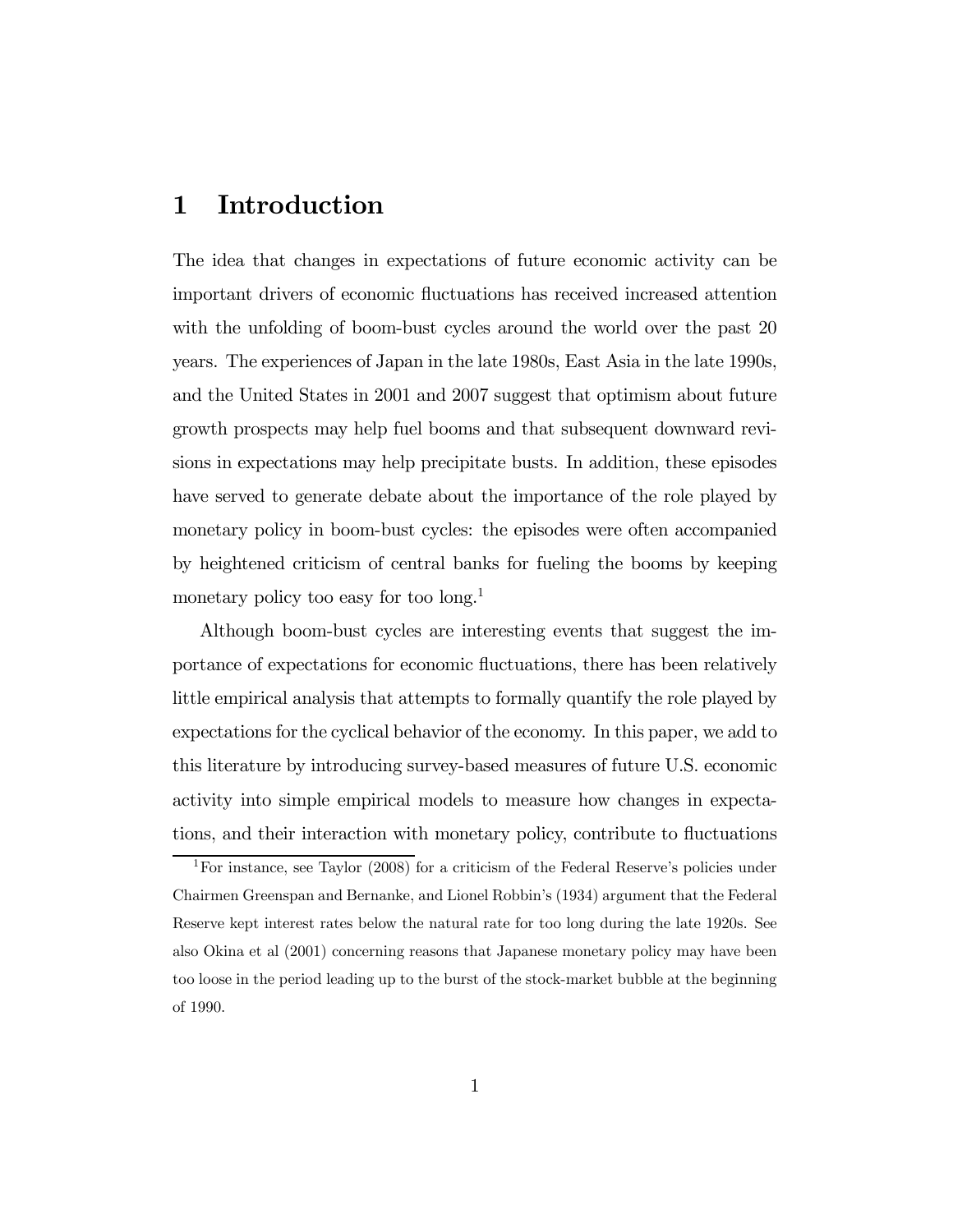in macroeconomic aggregates. We take expectations measures compiled by the Livingston Survey and the Survey of Professional Forecasters and introduce them into an otherwise conventional vector autoregression framework. Survey data remain relatively unused in empirical work on economic fluctuations, despite the fact that surveys are closely monitored by policymakers, who view them as important indicators of market participants' perceptions of future economic activity. A benefit of using survey data is that they provide an independent source of information about agents' perceptions of future economic activity. Consequently, one need not impose modeling assumptions to back out those expectations.

We exploit the timing of the surveys' construction to help identify structural shocks to expectations. To circumvent difficult issues surrounding the use of ex post revised data in assessing the quantitative role of changes in expectations, our VARs are estimated using data that are not subject to revision over time. In particular, we use the unemployment rate as a measure of economic activity.

Our main finding is that changes in expected future economic activity are a quantitatively important driver of economic fluctuations: a perception that good times are ahead typically leads to a significant rise in current measures of real economic activity and inflation. In response, the short-term interest rate rises as monetary policy tightens. The results are robust across the two surveys and to the inclusion of different forward-looking financial variables in the empirical models. Moreover, we show that our results are substantively unchanged when we measure expectations using data from the University of Michigan survey of households rather than survey measures from professional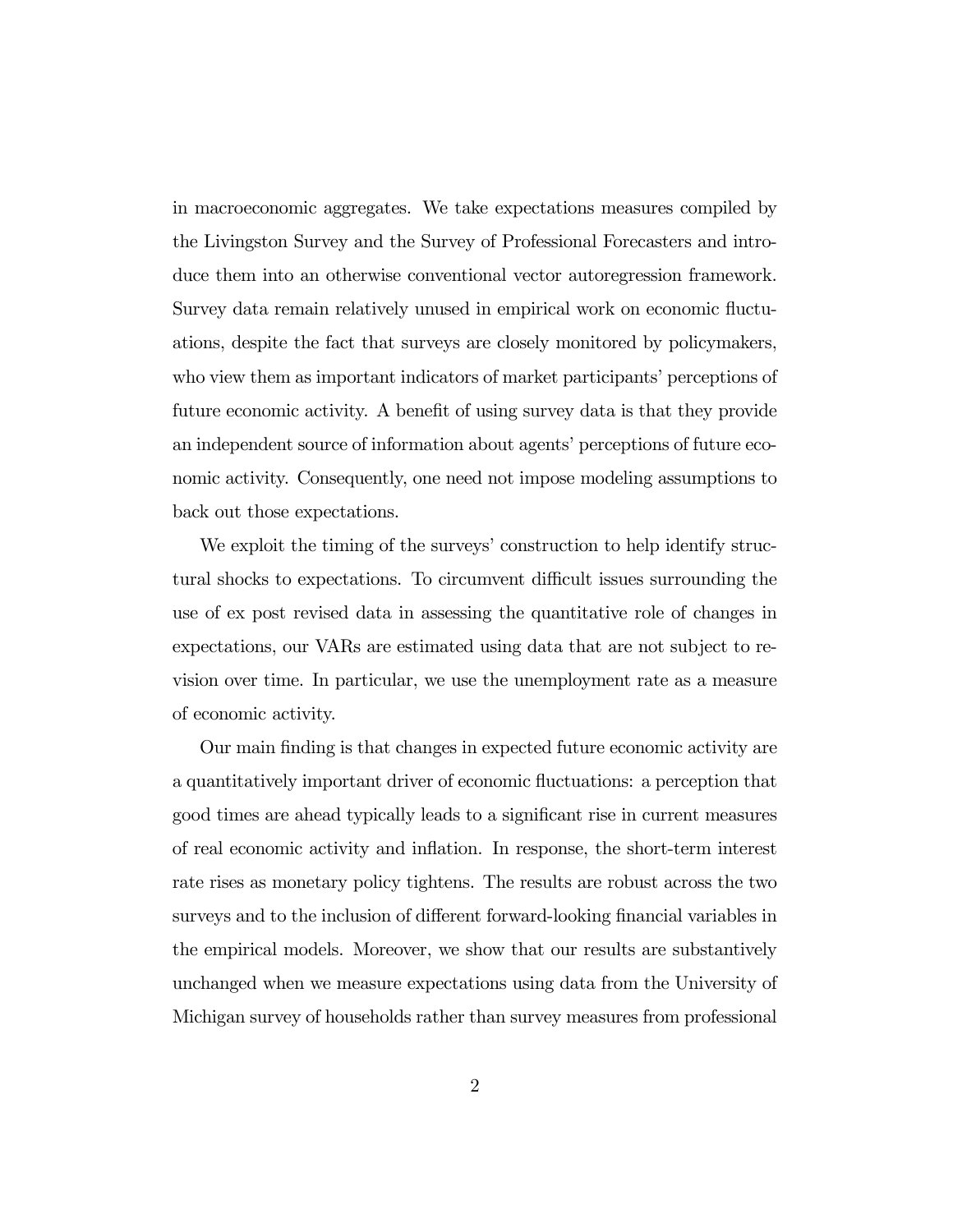forecasters. Although the Michigan survey asks respondents only whether they expect the unemployment rate to go up, down, or stay unchanged, it remains an important check on our findings, since the coverage of the survey is much more extensive.

Our results shed some light on the role played by monetary policy in fueling boom episodes in the U.S. The conventional wisdom, as embodied in Bernanke and Gertler (2000), is that an inflation-targeting central bank will naturally act as a stabilizing force with respect to boom-bust cycles as it contracts monetary policy in response to factors that raise expected inflation and lower output gaps. In contrast, Christiano, Motto, and Rostagno (2006) point out that this need not be the case if nominal wages are sticky. Expectations of higher future productivity growth put upward pressure on the real wage. To the extent that the nominal wage is sticky, this is necessarily accomplished by a fall in prices, to which an inflation- targeting central bank responds by lowering the short-term nominal interest rate, thus feeding the boom. Our empirical results are more consistent with the conventional view: upward revisions to expectations about future economic performance are accompanied by a rise in current activity and inflation, and a concomitant rise in the short-term interest rate, which tends to stabilize the economy. Though our findings are not derived exclusively from boom-bust episodes in the data, they nevertheless suggest that during times of "economic optimism" the Federal Reserve tended not to run an expansionary monetary policy that amplified fluctuations.<sup>2</sup>

<sup>2</sup>Christiano, Motto, and Rostagno (2006) focus their analysis solely on boom-bust episodes, of which they identify three over the period 1870 to 2006: one that began in 1920 and ended at the start of the Great Depression, one that began in the mid 1950s and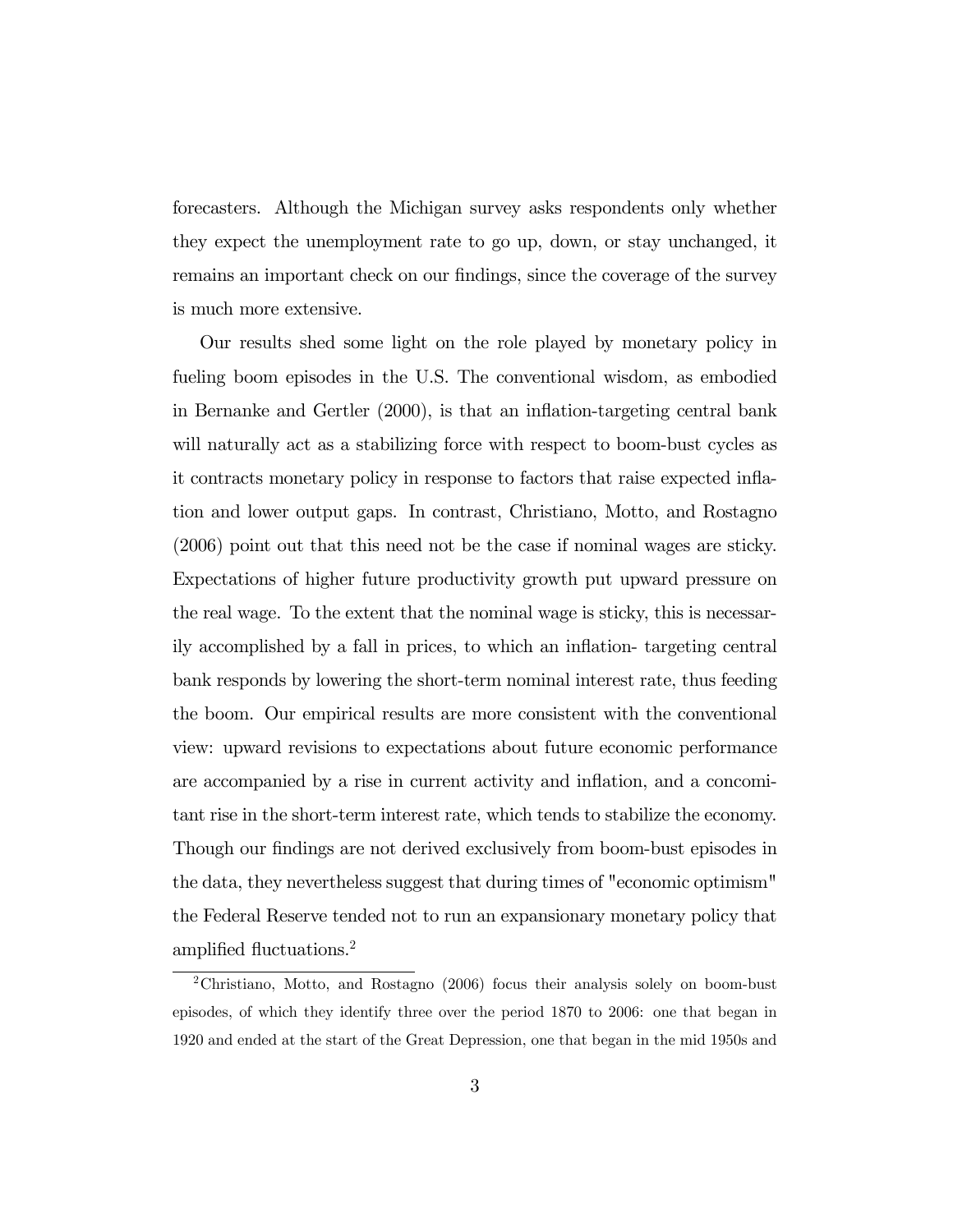Our findings are somewhat at odds with the predictions of the standard neo-classical business cycle model. In that model, expectations that good times are ahead, usually modeled as an anticipated increase in productivity, lead to a current period recession, as the positive wealth effect of the anticipated productivity increase induces an increase in leisure today. However, the standard model can be modified so that expectations of good times can generate business cycle booms, as shown by Beaudry and Portier (2006,2007), Christiano, Motto, and Rostagno (2006), and Jaimovich and Rebelo (2009). Typically, the modification involves adding complementarities in the production technology or adding certain types of adjustment costs, of which a labor-matching friction would be an example.

Indeed, our finding that the economy expands in response to an upward revision in expectations of future activity squares well with the predictions of standard labor matching models with respect to the impact of changes in expectations. In that framework, expectations that good times are ahead increase the marginal benefit of a match and lead to a fall in the current unemployment rate as more vacancies are being posted. Studying the effects of an anticipated increase in productivity in a labor search model, den Haan and Kaltenbrunner (2009) find that it induces entrepreneurs to increase investment in new projects and post vacancies early and so induce an economic expansion.

Our empirical analysis is not geared to identifying specific factors that map into expectations shocks. Nonetheless, our view is that such factors are likely to include news revelations about future economic developments, the ended in the 1970s, and one that began in the mid 1990s and ended in the early 2000s.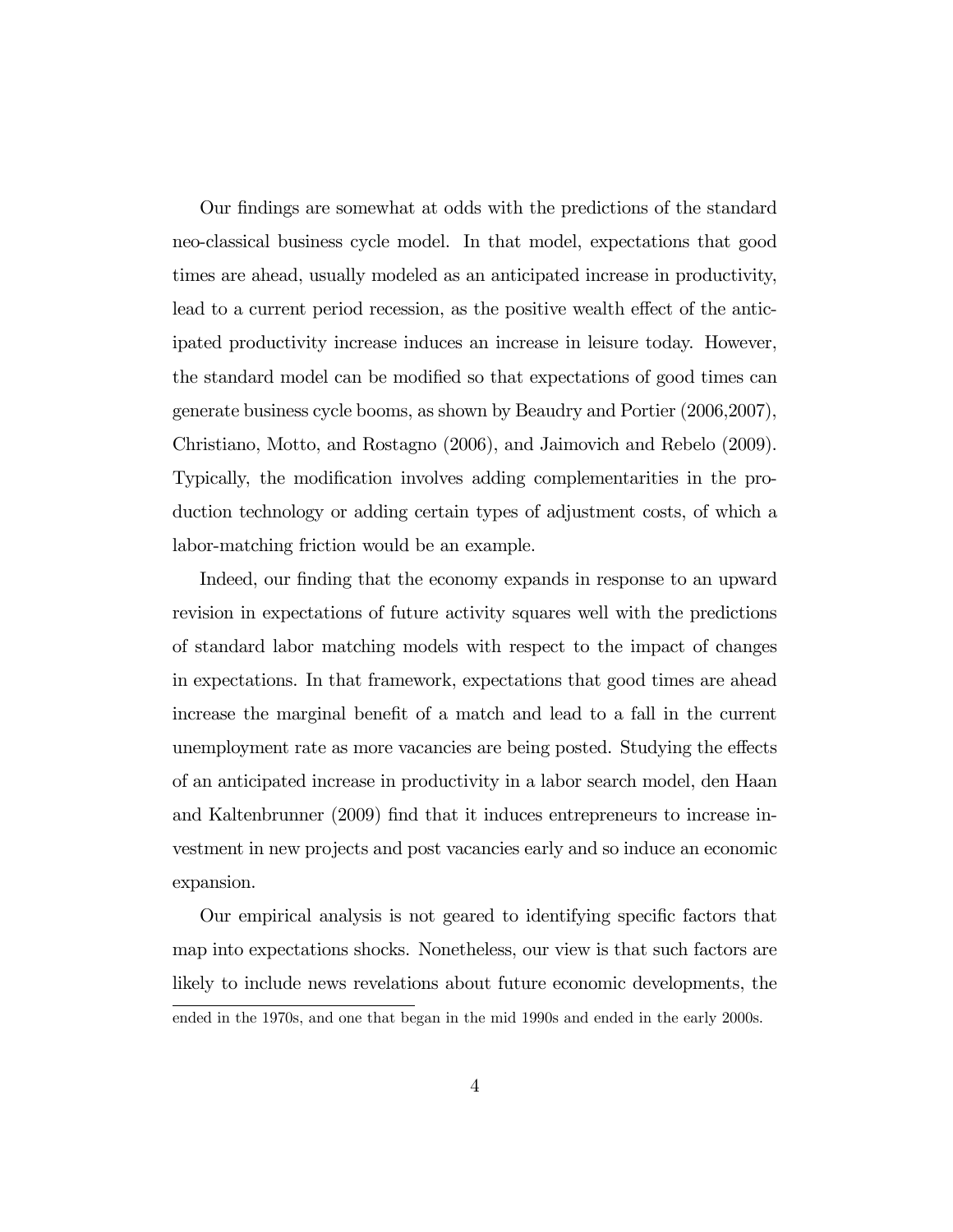possibility of future labor strikes, new technological developments, or preannounced monetary policy actions, etc. that are observed by survey participants, but that are difficult to adequately capture in a small-scale VAR. The empirical of work of Beaudry and Portier (2006) suggests that such "news shocks" explain about 50 percent of business cycle fluctuations. Similarly, Schmitt-Grohé and Uribe (2008) estimate the contribution of news shocks to business cycles in a real business cycle model and find that anticipated shocks account for close to 70 percent of aggregate fluctuations.<sup>3</sup> Similarly, our estimates suggest a quantitatively important role for expectations shocks in economic fluctuations.

The rest of the paper is organized as follows. Section 2 describes the baseline VAR and how we measure expectations and economic activity. Sections 3 and 4 then present empirical results on the baseline model and some extensions to the baseline. Section 5 investigates the robustness of the results, and Section 6 concludes.

### 2 A Small Structural VAR

We are interested in quantifying the extent to which changes in agents' expectations about the future may affect current economic variables. To measure expectations we use data from two sources: the Survey of Professional Forecasters (SPF) and the Livingston Survey (LS). Both surveys collect pre-

<sup>3</sup>On the other hand, Sims (2008) uses a different identification scheme in a largerscale VAR and argues that shocks to expectations about future productivity are not an important source of business cycles and that the responses to such shocks are similar to what is predicted by the standard real business cycle model.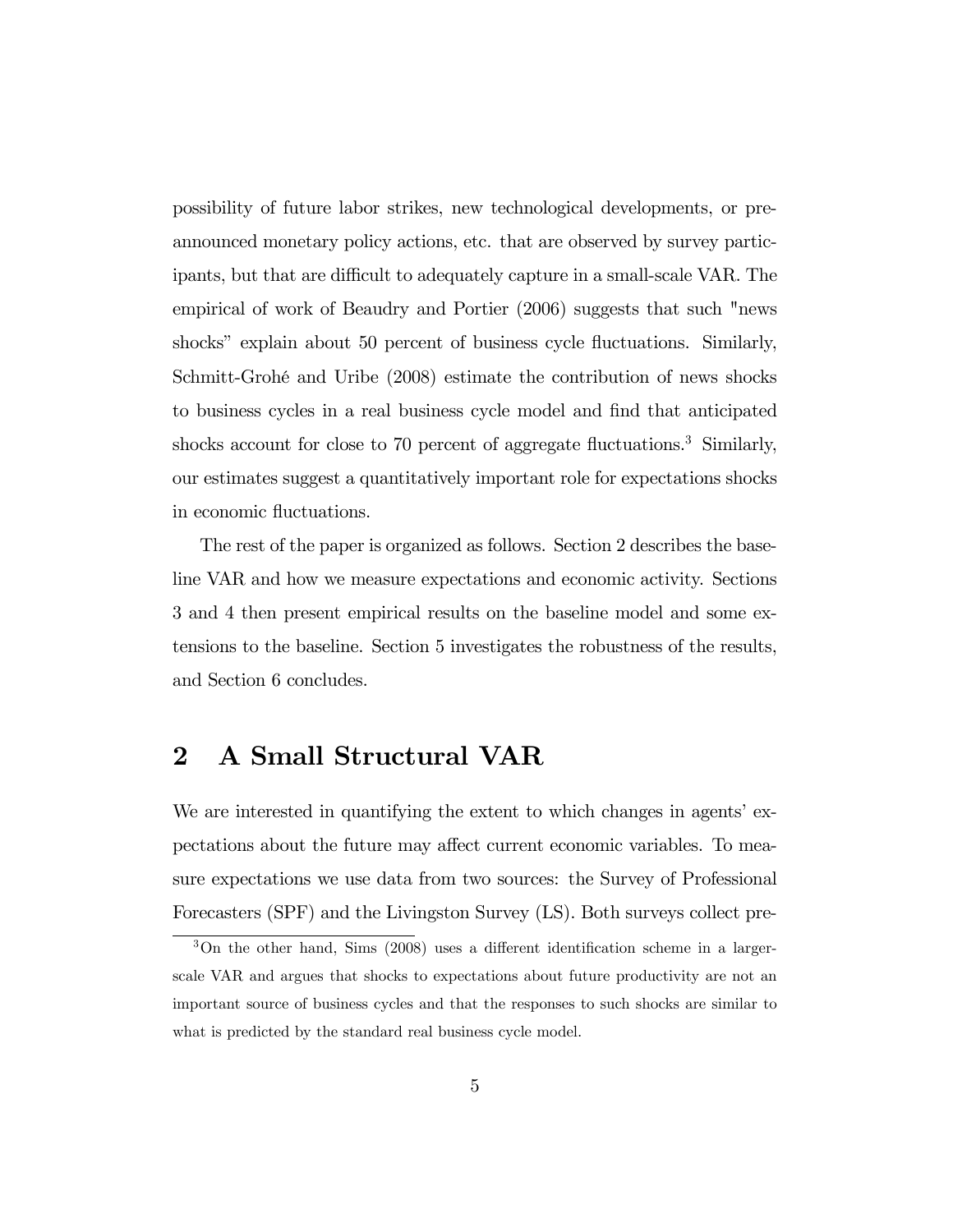dictions from professional forecasters (typically about 40 to 50 respondents per survey) and both are conducted by the Federal Reserve Bank of Philadelphia. The SPF is a quarterly survey that dates from 1968, at which time it was conducted by the American Statistical Association and the National Bureau of Economic Research (the Federal Reserve Bank of Philadelphia took over the survey in 1990). The SPF is released at the end of the second month of each quarter (or early in the next month). Survey participants provide forecasts of variables such as CPI inflation, the unemployment rate, real GDP growth, and nonfarm payroll growth over a 5- quarter horizon. The LS, which was initiated in 1946, is conducted twice a year. Survey questionnaires go out in May and November and the survey's results are made public in the second week of June and December. The survey started compiling forecasts of the unemployment rate in 1961 and it covers a somewhat broader set of macroeconomic variables than the SPF.

We use survey forecasts of the unemployment rate to proxy expectations about future economic activity. The unemployment rate has the advantage that it is subject to only minor revisions, which are limited to changes in seasonal factors. By using forecasts of the unemployment rate we can bypass difficult questions about real-time data and subsequent data revisions. For example, the use of expected and actual real GDP growth (measured using the latest vintage of data) in our VARs would be problematic because real GDP revisions may incorporate information that is unavailable to forecasters at the time their forecasts were being made. Since the unemployment rate series is unrevised, we can include expected and actual unemployment in a VAR and not otherwise have to account for the possibility that the VAR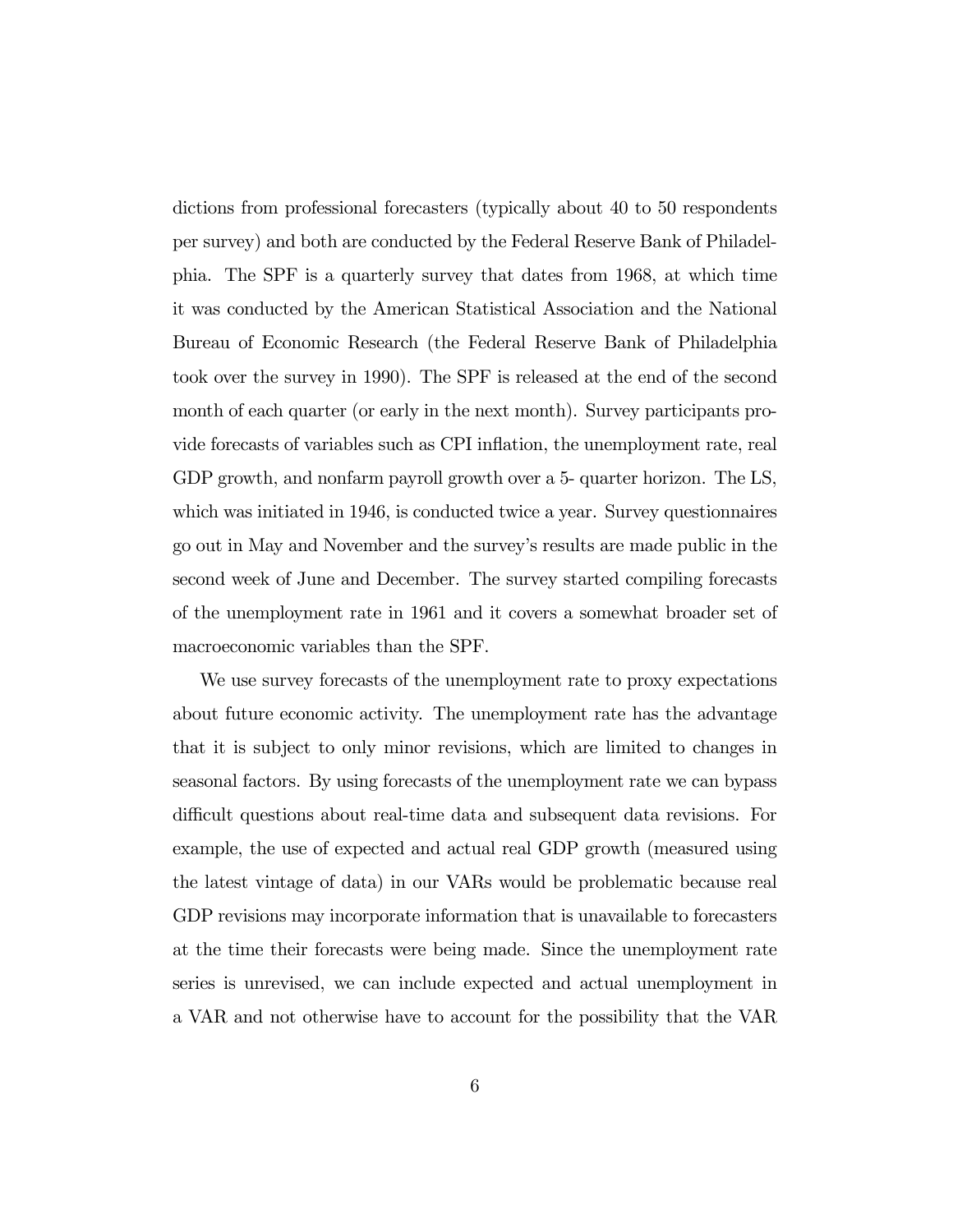conditioning set contains more information than forecasters had when making their predictions.

Figure 1 shows the 2-quarter-ahead SPF forecast of the unemployment rate and the realized unemployment rate. Forecasters were able to predict the unemployment rate reasonably well, notwithstanding its large increase to more than 10 percent in 1982 from 4 percent in the early 1970s, and its quick decline coming out of the 1981-82 recession.4 Overall, there doesn't appear to be a systematic bias in the unemployment rate forecasts. This is in contrast to inflation forecasts, which tended to be consistently below the inflation rate during the inflation runup in the 1970s and consistently above the inflation rate during the Volcker disinflation of the early 1980s (see, for instance, the discussion in Leduc, Sill, and Stark (2007)).

We first consider the implications of a baseline VAR model composed of the 6-month-ahead expected unemployment rate, the realized unemployment rate, the realized CPI inflation rate, and the realized nominal 3-month Treasury bill rate.<sup>5</sup> The key specification issue for investigating the consequences of shifts in expectations is how to identify expectations shocks. We use a recursive identification scheme that places the expected unemployment rate first in the ordering, followed by the actual unemployment rate, CPI inflation, and the nominal interest rate. Consequently, this ordering assumes that there is no contemporaneous response of expected unemployment to shocks to the other variables in the system.

<sup>&</sup>lt;sup>4</sup>A similar picture emerges for longer-horizon forecasts and for forecasts from the Livingston survey.

<sup>&</sup>lt;sup>5</sup>Note that the CPI index is generally not revised over time nor is the measured Treasury bill rate.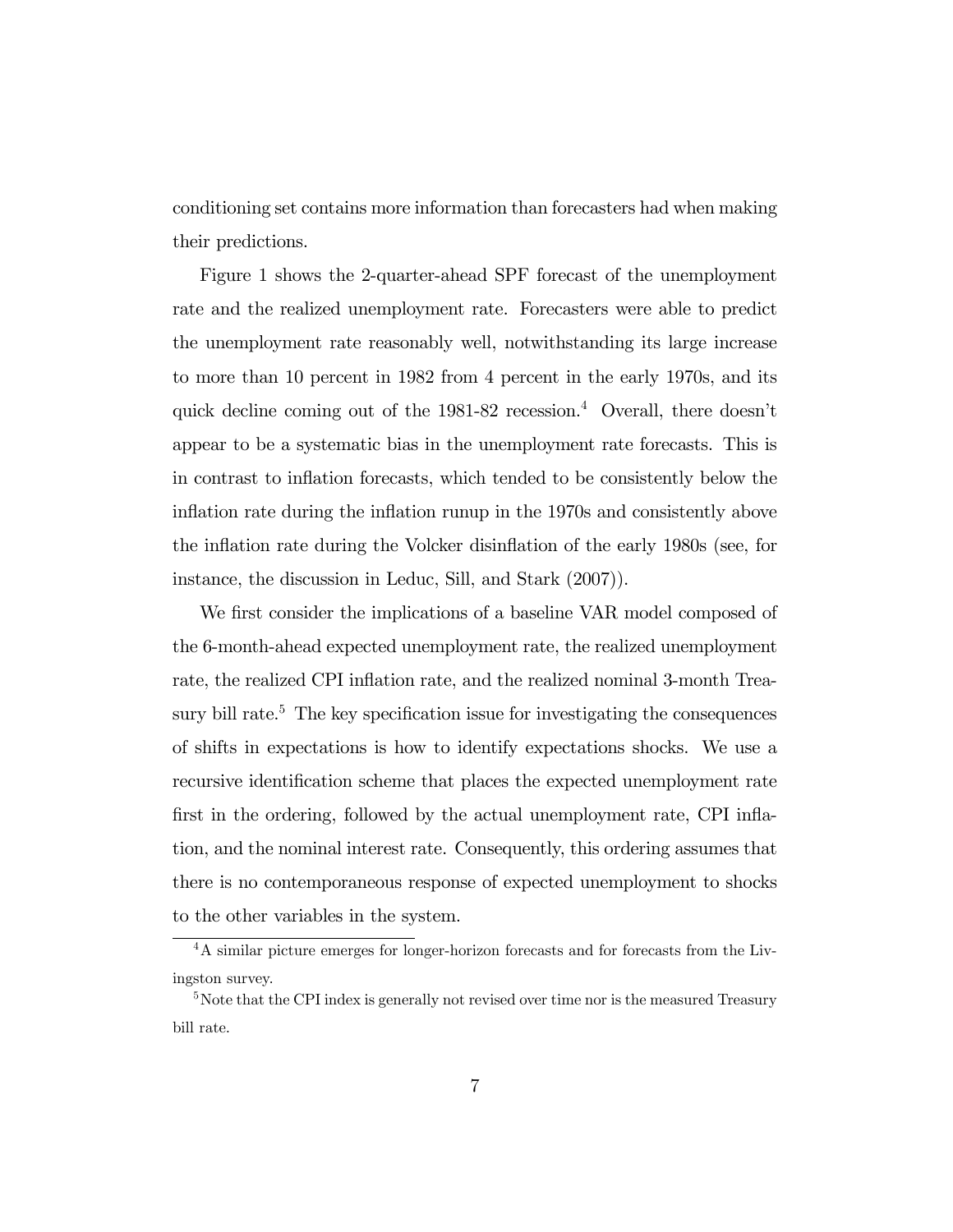Following Leduc, Sill, and Stark (2007), the placement of expected unemployment first in the recursive identification is motivated by the timing of the surveys and the way we have aligned the other data in the VAR. The timing of the survey is critical in that it allows us to put expected unemployment first, since when making forecasts at time t, the information set on which agents condition their forecasts does not include, by construction, the time t realizations of the unemployment rate and the other variables in our VAR.

To elaborate, take the case of the SPF. The response deadline is generally the third week of the second month of the quarter (although the deadline does vary a bit over the survey sample period).<sup>6</sup> Based on the survey's timing, we redefine quarters of the year so that the first month of a quarter is the month that survey responses are filled out. Thus, the redefined first quarter is February, March, April. The second quarter becomes May, June, July, and so on. With this timing convention and associated data definition, the SPF is by construction conducted at the start (generally the second or third week) of each quarter. Consequently, the data are aligned so that agents have past values of the unemployment rate, inflation and interest rates in their information set when the surveys are filled out, but they do not yet have the official data releases telling them contemporaneous quarter values of the unemployment rate and inflation. However, they do have some information on quarterly interest rates (the first two or three weeks of the quarterly realization).

 $6$ For example, in 1995 the Q1 SPF respondents had to return the survey questionnaire by February 21. For the 1995Q2, survey responses were due by May 22. For 1995Q3, survey responses were due by August 22, and for 1995Q4 survey responses were due by November 20.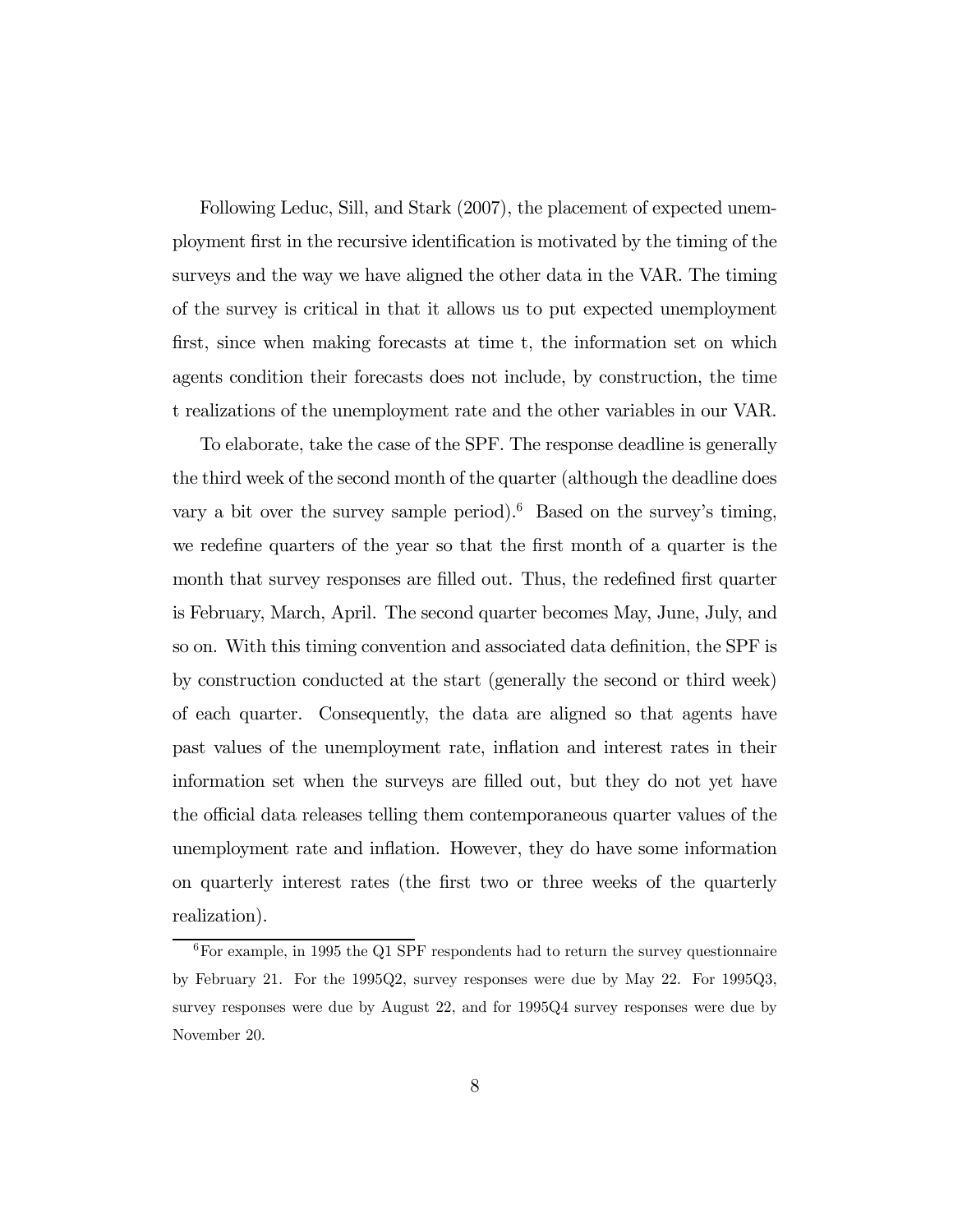We employ a similar strategy when constructing the data set for the VARs that use the Livingston Survey measure of expectations. Now, half-years are defined based on the timing of the Livingston Survey to mitigate the influence that contemporaneous realizations of the unemployment rate, inflation, and interest rates can have on forecasters' decisions about future unemployment rates. Since in this case the survey questionnaire is due back in May and November, we redefine half-years as running from April to October and from October to April. As with the SPF, this data alignment implies that the survey is conducted at the start of each period: May and November. The remaining variables in the VAR are then measured as the average monthly value of the corresponding six-month period.

It could of course be the case that agents condition their forecasts on variables that are omitted from the VAR and which provide important information about the within-period realization of the unemployment rate, interest rates, and inflation. We address this concern by expanding the set of variables in the baseline VAR to include additional financial market variables that are likely to be influenced by potentially important omitted variables. In addition, we introduce further controls for oil and fiscal policy shocks. As shown below, these modifications of the baseline structure do not qualitatively change the results (though there is some small change in the quantitative responses).

To summarize then, the baseline VARs contain four dynamic variables and use a recursive identification scheme that orders expectation variables first. The variables are ordered as the expected unemployment rate, the unemployment rate, inflation, and the nominal interest rate. The data used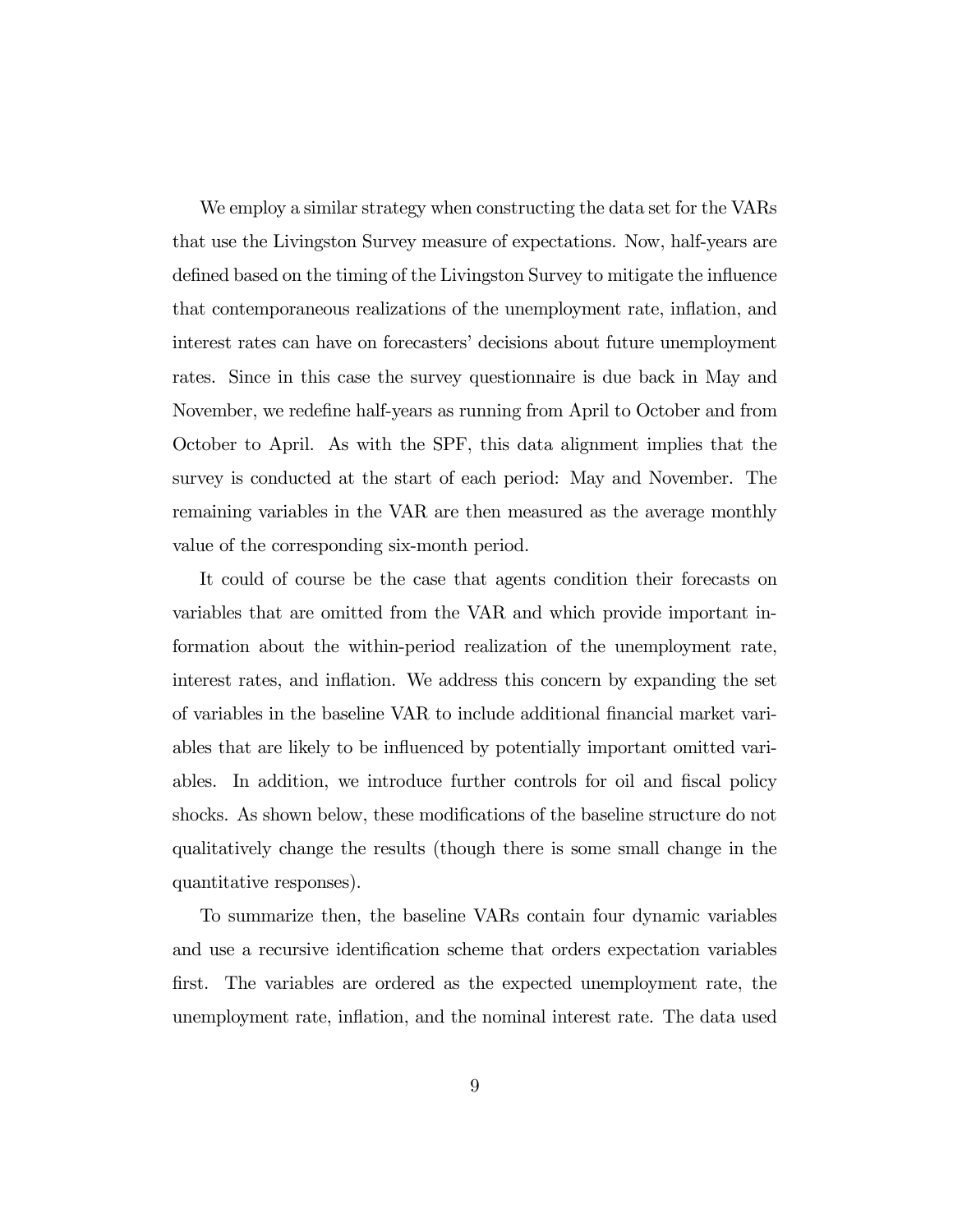in the VAR are largely unrevised over time, and the definitions of quarters or half-years and the measurements of quarterly and biannual realizations are consistent with placing the expectations variable above the other model variables in the recursive ordering. We now turn to an analysis of the baseline VAR results.

### 3 Results from a Baseline VAR

Our interest focuses on the economy's response to an unanticipated shock to expectations of the future unemployment rate. We interpret a shock to the expected unemployment rate as news received by agents that leads them to reassess their beliefs regarding future prospects for the economy. A negative shock to the expected unemployment rate (i.e., lower expected unemployment) then has the interpretation of news that agents get at the start of a quarter that leads them to become more optimistic about future economic conditions. The models are estimated over the sample period 1961H1 to 2007H1 for the Livingston Survey VAR (because the LS is biannual, we denote the first survey observation in a year as H1) and 1968Q4-2007Q2 for the SPF VAR. For our baseline results, we ended the sample before the onset of the current financial crisis. We did this to avoid misspecification issues related to the zero lower bound on nominal interest rates and to the unconventional tools used to conduct monetary policy over the post-2007 period. However, we verify that similar results obtain when post-2007 data are included in the sample.

Figure 2 shows the impulse responses to a normalized one unit negative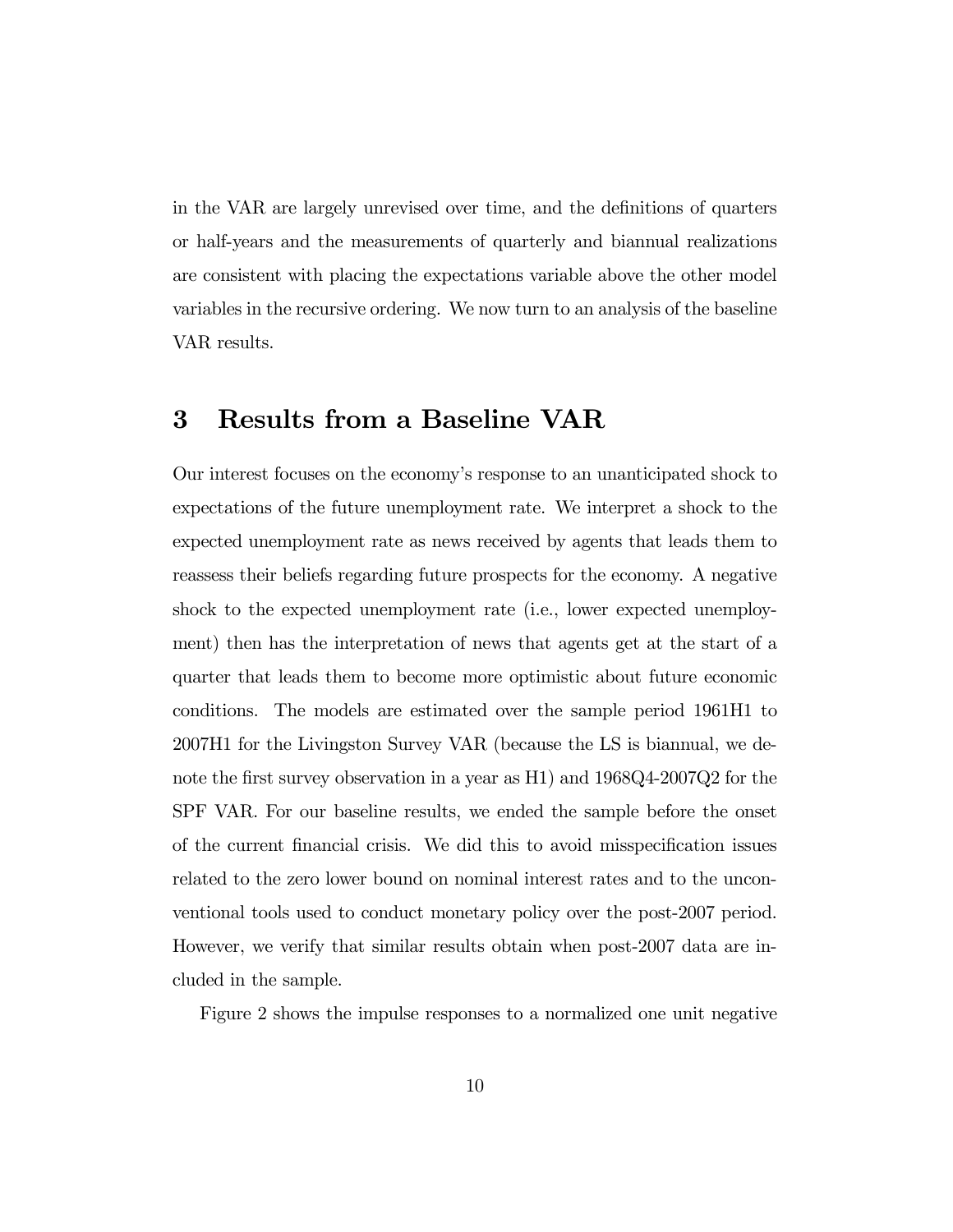shock to the 6-month-ahead expected unemployment rate for the baseline VARs. The panel on the left shows the impulses from a VAR that uses the Livingston Survey measure of expectations, while the panel on the right shows the responses from a VAR that uses the SPF expectations measure. Each panel of the figure shows the response of a variable to the expectations shock, as well as 68 and 90 percent confidence intervals that are generated using Kilian's (1998) bootstrap-within-bootstrap method.

On impact, a negative innovation to the expected unemployment rate six months ahead leads to a fall in the current unemployment rate, an increase in inflation, and an increase in the 3-month Treasury bill rate. All responses are significantly different from zero at the 90 percent confidence level. The unemployment rate is significantly below zero for about 2 years, while the increase in the nominal interest rate is significant for 2 to 3 years. The rise in inflation is somewhat more significant and persistent in the Livingston VAR than in the SPF VAR. Expected unemployment is quite persistent, staying significantly below zero for roughly 2 years.

The two VARs largely tell the same story. Unexpected good news that leads agents to revise down their forecasts for future unemployment rates brings about a current boom in economic activity and a concomitant tightening of monetary policy. Note that while the implied short-term real interest rate falls slightly on impact, it is rising and above zero by the second period after the shock and so is consistent with a somewhat delayed policy tightening. On balance, the estimated monetary policy response to a news shock supports the story in Bernanke and Gertler (2000). More optimistic expectations of a future boom (in the form of a lower future unemployment rate)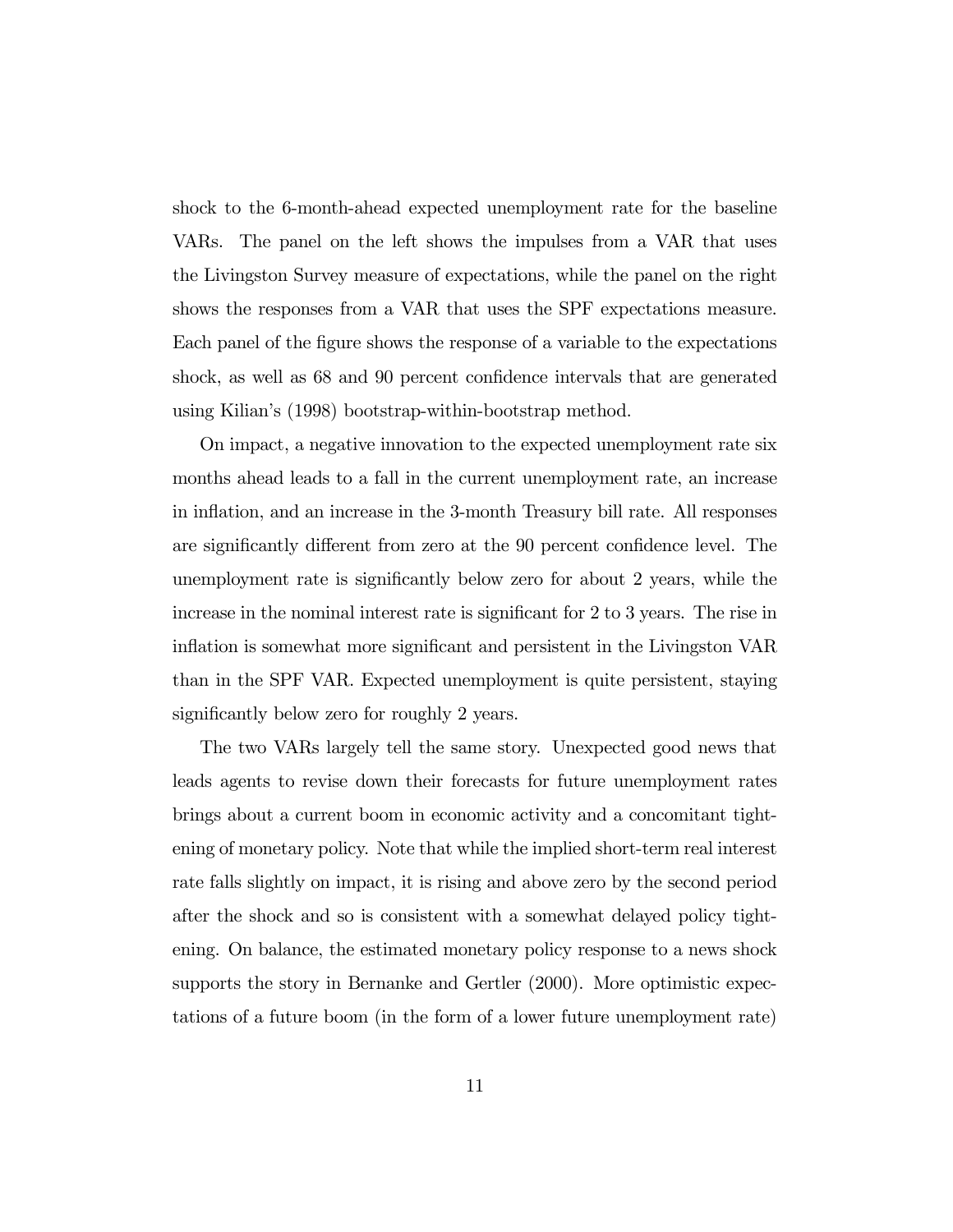coincide with an anticipatory monetary policy tightening. In this respect, the baseline specification suggests that, on average, monetary policy over the sample period did not serve to amplify expectations-driven fluctuations. Rather, policymakers appear to have responded to anticipated booms and the concomitant higher near-term inflation by raising the short-term interest rate. The response is consistent with the view that a monetary policy that responds aggressively to changes in inflation serves to dampen economic fluctuations.

The finding that expectations of good times in the future lead to good times today is consistent with the view in Beaudry and Portier (2006), Den Haan and Kaltenbrunner (2009), and Jaimovich and Rebelo (2009). These authors argue that upward revisions to expectations of future productivity growth can lead to business cycle booms in suitably modified business cycle models. While our VAR-based findings do not provide direct evidence on the effects of revisions to expected productivity growth, the movement in the VAR's unemployment rate in response to revisions to expectations of future activity is qualitatively consistent with the hours/unemployment dynamic response in the aforesaid papers.7

#### 3.1 Controlling for Fiscal Policy and Oil Shocks

To accurately assess the role of expectations shocks for economic fluctuations it is important to control for shocks that may play a significant role in

<sup>7</sup>Since 1991, the SPF asks survey respondents about their expectations of productivity growth 10 years out. However, the question is asked only in the first quarter of each year and so leaves us relatively few data points to conduct a meaningful analysis.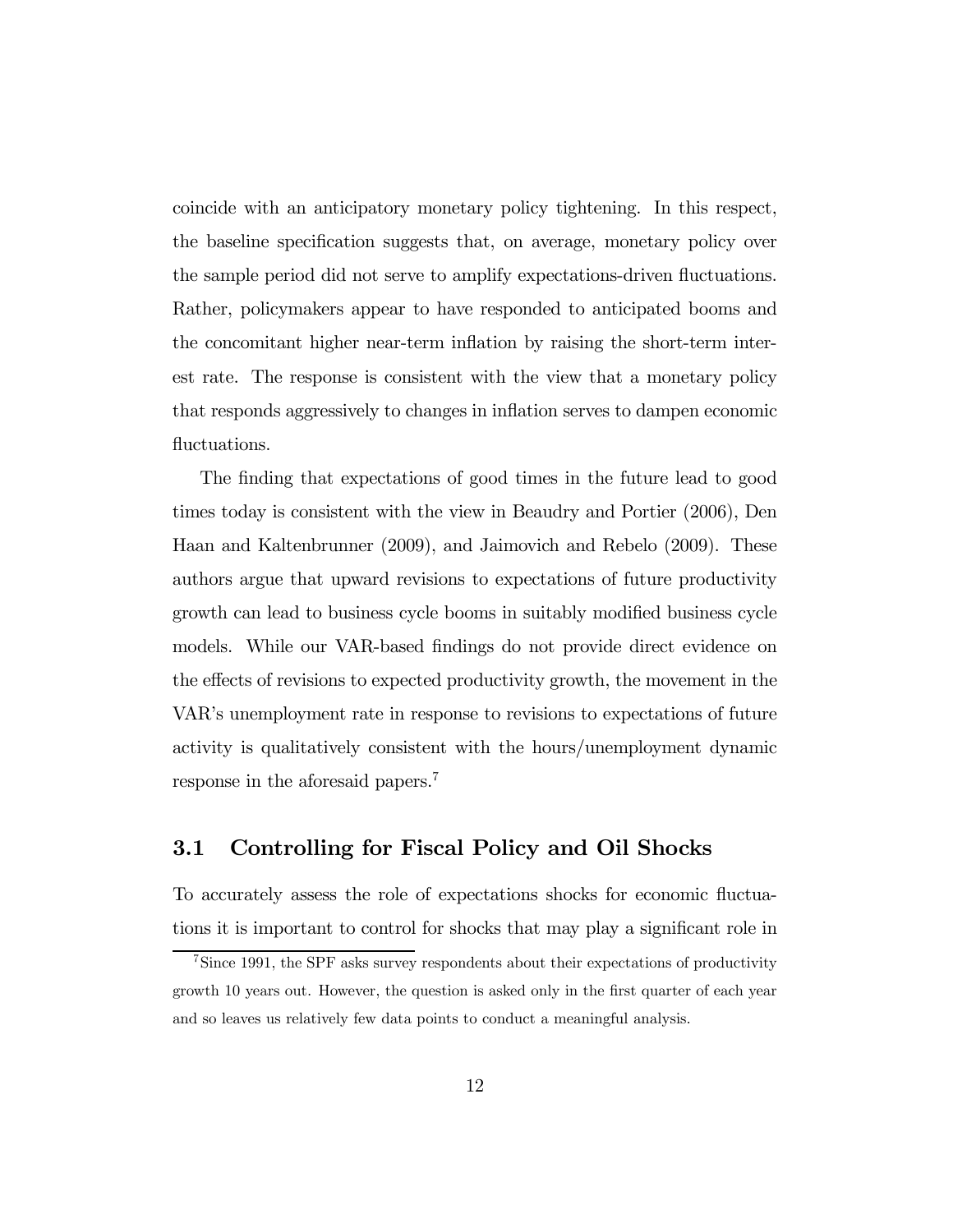the system's dynamic behavior. Two obvious candidates for such shocks are oil price movements and fiscal stimulus/contractions. There is evidence that large upward movements in oil prices are associated with economic downturns (see Hamilton (2003) and the references therein). To control for exogenous, unanticipated increases in oil prices, we employ the quantitative dummy variable developed by Hamilton (2003). The quantitative dummy variable captures the disruptions in the oil market due to political events in the Middle East that are plausibly exogenous to developments in the U.S. economy. Hamilton identifies the following dates as being associated with exogenous declines (in parenthesis) in world oil supply: November 1956 (10.1%), November 1973 (7.8%), December 1978 (8.9%), October 1980 (7.2%), and August 1990 (8.8%). Three of these episodes fall within the sample period of our baseline model: December 1978, October 1980, and August 1990. The quantitative dummy takes a value equal to the drop in world production during the period in which the episodes occur and is otherwise zero.

To identify exogenous fiscal shocks, we appeal to the narrative approach of Ramey and Shapiro (1998) and its extension in Ramey (2009). They identify four exogenous fiscal shocks in the postwar U.S. data: 1950Q3, associated with the Korean War; 1965Q1, associated with the Vietnam War; 1980Q1 associated with the Carter-Reagan military buildup; and 2001:Q3, associated with terrorist attack on September 11. Of these shocks, only the 1980Q1 and 2001Q3 episodes fall within our estimation period.

Figure 3 shows the impulse responses to an innovation in the expected unemployment rate in the baseline VARs that have been modified to include the oil and fiscal dummy variables (we maintain the same recursive ordering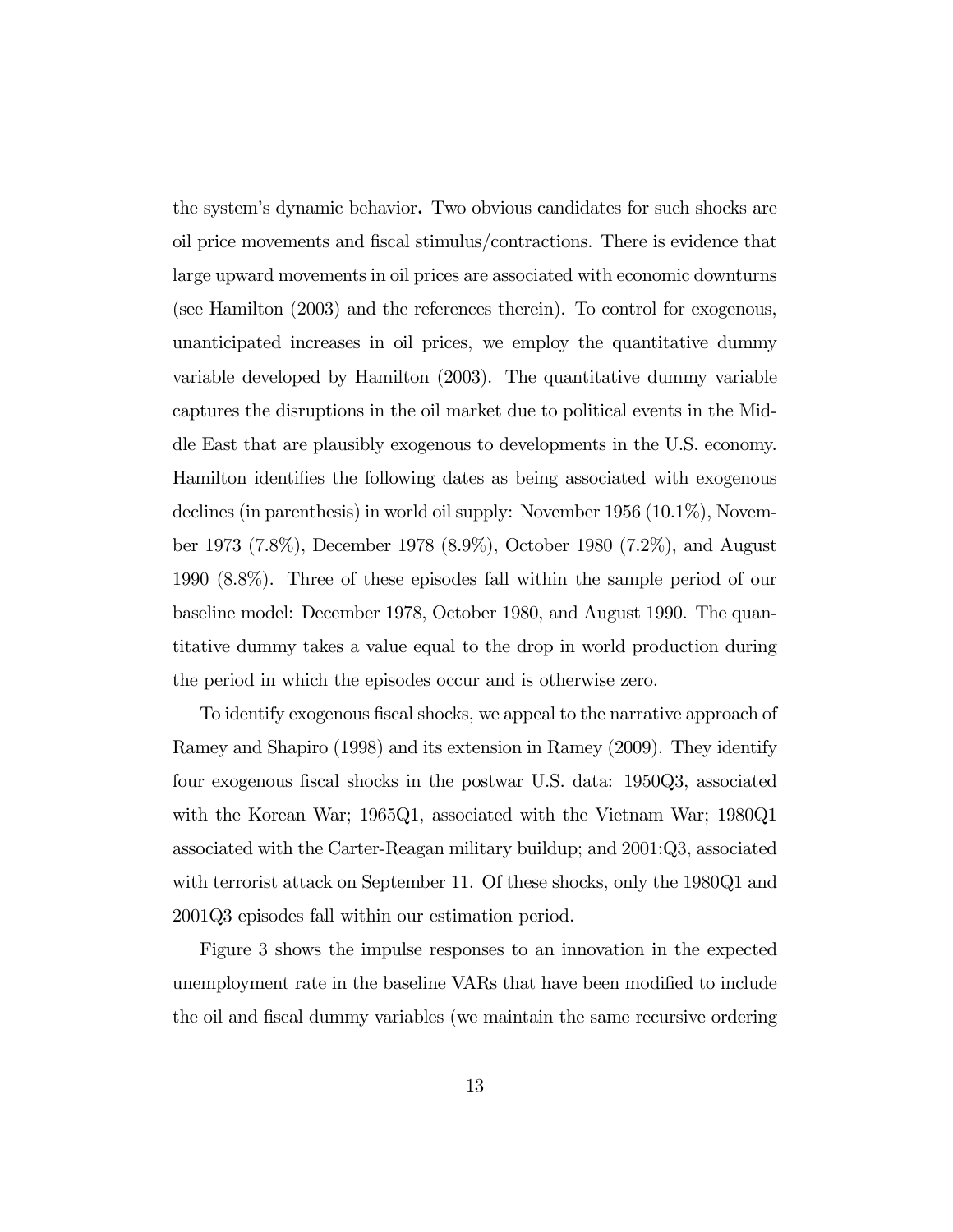as in Figure 2). Comparing the impulse responses to those in Figure 2, controlling for exogenous oil and fiscal shocks has little effect on the dynamic response of the unemployment rate, inflation, and the nominal interest rate. It remains the case that a fall in the expected unemployment rate leads to a contemporaneous decline in the current unemployment rate, a rise in the inflation rate, and an increase in the short-term interest rate.

### 4 Extending the Baseline Model

It is conceivable that the expectations shocks in the VAR models are contaminated by omitted variables that convey important information to forecasters about the current and future states of the economy. To mitigate this empirical concern we add additional financial variables to the baseline VARs: stock returns as measured by the S&P500 and long-term bond returns as measured by the yield on ten-year Treasury notes. Presumably, important news about the future economy would be reflected in such financial asset prices and so conditioning on them is a straightforward, although somewhat crude, way to add omitted information to the VAR analysis. The financial data enter the VARs as period averages of daily data. Consequently, news that arrives in the time interval between the last observation of a variable and the date of the survey can potentially affect financial asset prices and be reflected in the VARs, so the measure is not without some concern vis-à-vis the identification assumption.

Figure 4 shows the impulse responses to an expectations shock in the baseline VARs augmented by the equity return and long bond yield series.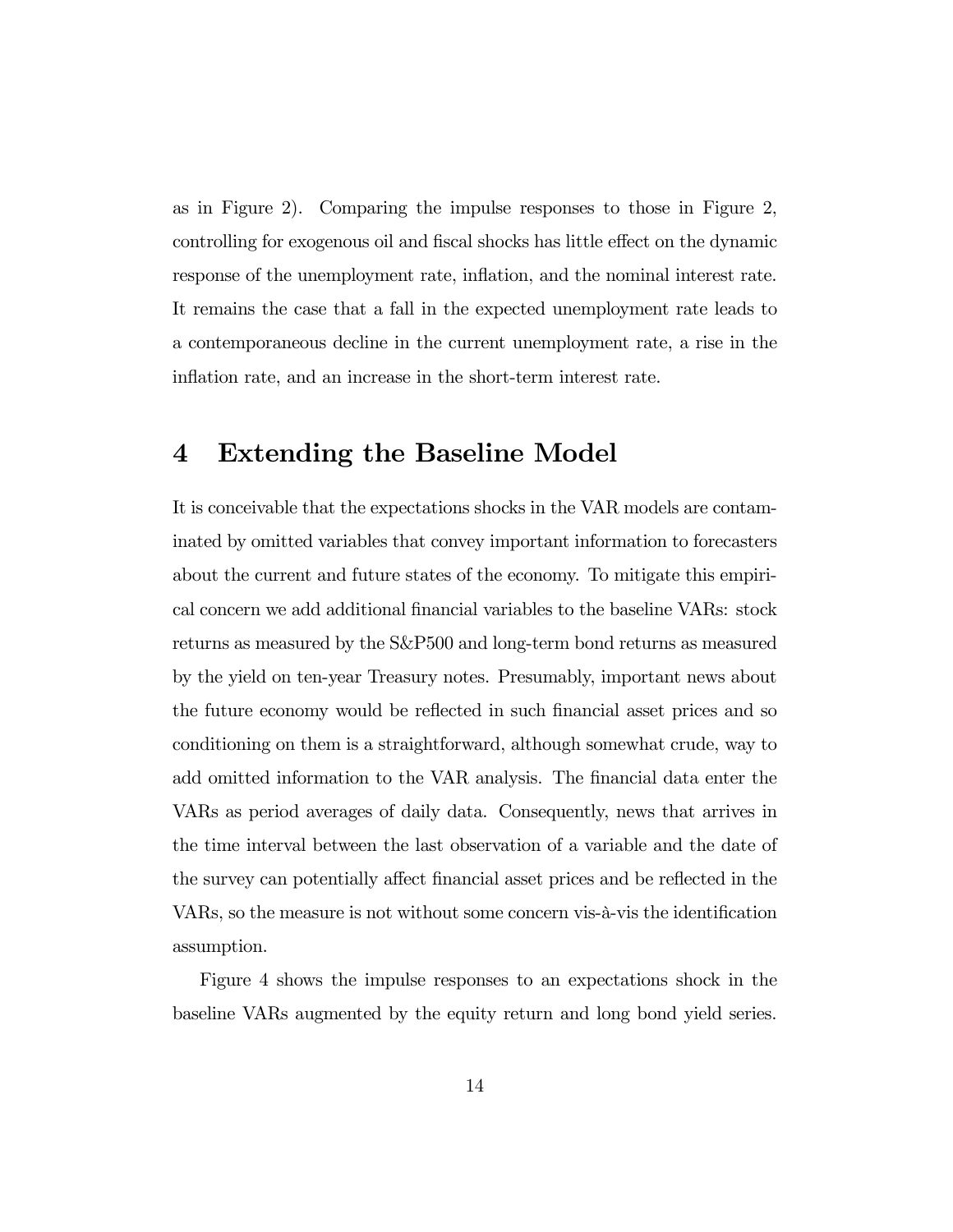We again use a recursive identification scheme with the variables ordered as: expected unemployment rate, unemployment rate, inflation, equity returns, long-term interest rate, and fed funds rate. The responses for the unemployment rate and inflation are similar to those in Figures 2 and 3. Equity returns  $(Q)$  and long-term interest rates  $(LR)$  increase in response to a negative innovation to unemployment rate expectations, and both responses are significant on impact in the VAR that uses the Livingston Survey measure of expectations. The equity return response is only marginally significant in the VAR that uses the SPF expectations measure. The federal funds rate response is somewhat weaker on impact in Figure 4 compared to the VARs without equity returns and long-term interest rates, but continues to show a significant monetary policy tightening in response to expectations of a lower unemployment rate. On balance, the addition of the financial market variables does not change much the qualitative or quantitative results from the baseline VAR in Figure 2.

#### 4.1 Variance Decompositions and Prediction

The importance of innovations to expectations for the dynamics of the VAR system is indicated as well by variance decompositions. Table 1 shows the contribution of shocks to 6-month-ahead unemployment rate expectations for the unemployment rate and inflation in the baseline 4-variable and 6 variable system. In the first two columns of the table, we report the 1-yearahead and 5-year-ahead forecast error variance contributions for both the Livingston Survey and SPF VARs. The range of estimated contributions of expectations shocks to the forecast error variance of the actual unemployment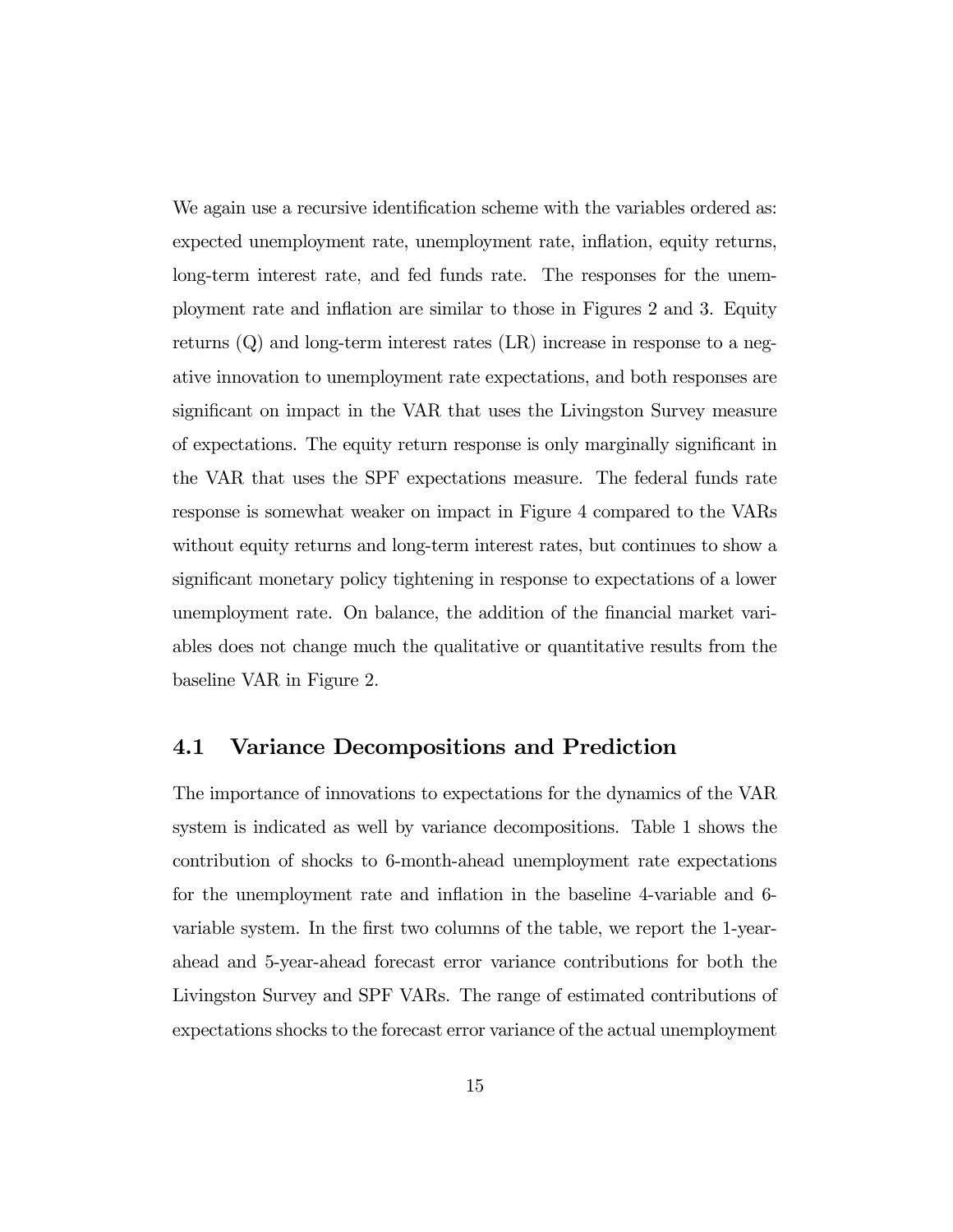rate is wide. In part, this variation is due to the fact that observations on the expectations measures, and thus the VARs, start at different dates. Clearly, though, the table indicates that shocks to expectations are important for economic fluctuations. At the one-year horizon, these shocks account for more than 35 percent of the forecast error of the unemployment rate. While the contribution falls at the 5-year horizon, it remains substantial. These results are broadly in line with the findings of Beaudry and Portier (2006), who use VARs, and those of Schmitt-Grohé and Uribe (2008), who estimate a structurel model, in that expectations shocks account for more than 50 percent of aggregate fluctuations.

We also find that shocks to expectations are important for the forecast error variance of the inflation rate, although that contribution is smaller than for the unemployment rate. For instance, Table 1 indicates that the 1-yearahead contributions range from 4 to 20 percent. This range is about the same for the 5-year-ahead contributions.

We also consider how well the variables in the VARs predict expected unemployment rates. Granger-causality tests indicate that the variables in both the 4-variable VAR and the 6-variable VAR Granger-cause the 6-monthahead expected unemployment rate. The P-values on all the tests were essentially zero for the null hypothesis of no causality. We also examined how much the variance of residuals from a regression of the expected unemployment rate on a constant and four of its own lags falls when we add inflation, the unemployment rate, and short-term interest rate to the regression. We find that the variance of the residual drops on the order of 30 to 40 percent for the Livingston Survey measure and for the SPF measure of expectations,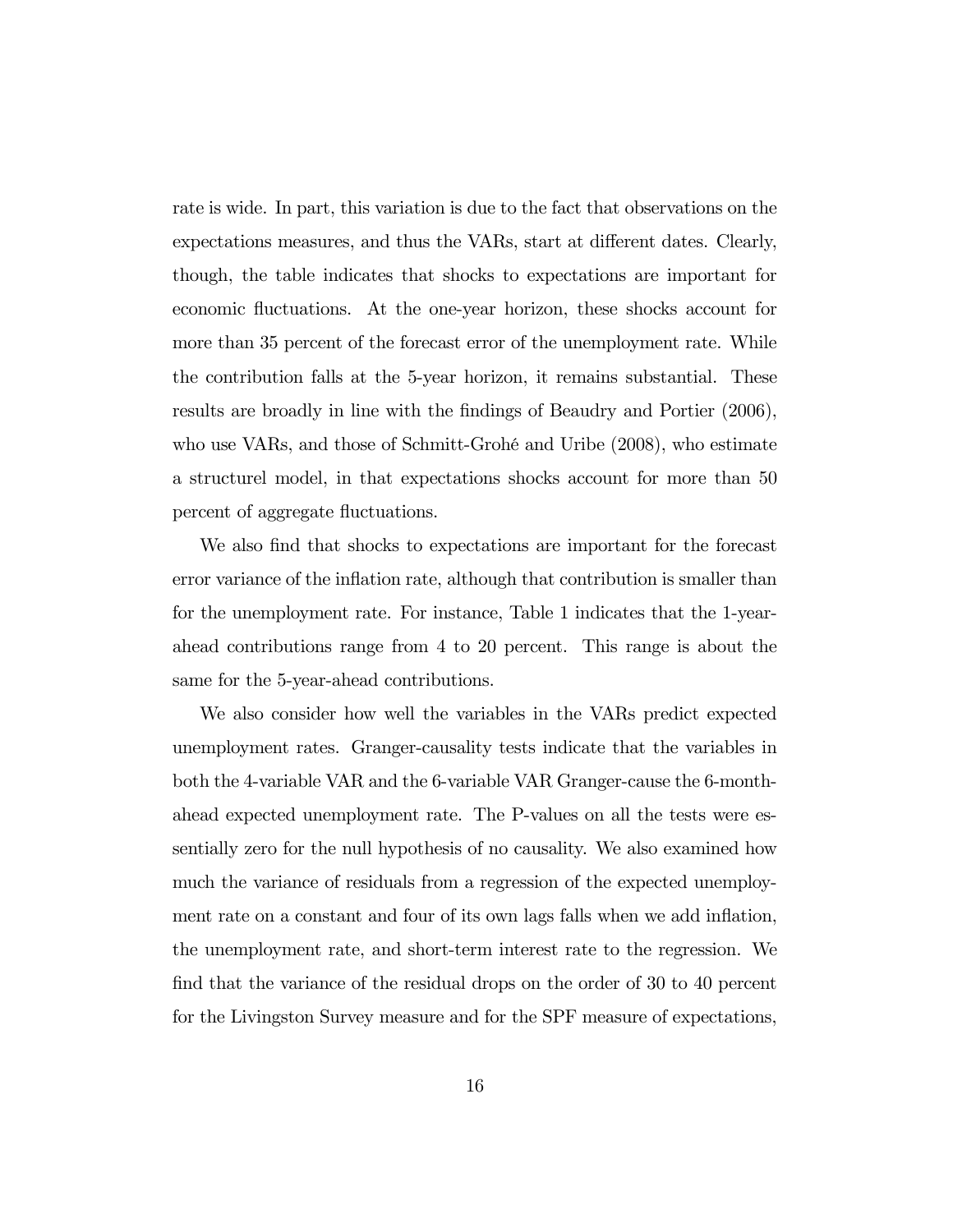respectively. If the set of regressors includes long-term interest rates and equity returns, the variance of the residual falls 43 percent for the SPF measure of expectations, and 52 percent for the Livingston Survey measure of expectations (the baseline remains a regression of the expected unemployment rate on itself only). Consequently, we are confident that the variables in our VARs are capturing important information forecasters use when making projections of the unemployment rate. <sup>8</sup>

#### 4.2 Discussion

Given that we emphasize the unemployment rate as a measure of real activity in the empirical analysis, a natural framework with which to interpret the findings is a Mortenssen-Pissarides style labor search model. Den Haan and Kaltenbrunner (2009) use such a model to study the impact of positive news about future productivity growth on the business cycle and argued that, because of the matching friction central to these frameworks, such news can lead to co-movements in macro variables that resemble typical business cycles. As a result of the matching friction, firms post more vacancies in anticipation of better times ahead, which increases today's employment rate and lowers the number of unemployed workers. Our results are consistent

 $8B$ ecause the unemployment rate tends to be very persistent, movements in the expected unemployment rate may be capturing the past more than future movements in the unemployment rate. To mitigate this concern, we also considered an alternative version of our baseline model with the actual and expected unemployment rates in first difference. In response to a sudden fall in expected unemployment, the results continue to show a fall in the actual unemployment rate and a rise in inflation and interest rates. To preserve space, we did not include the figure, but the results are available upon request.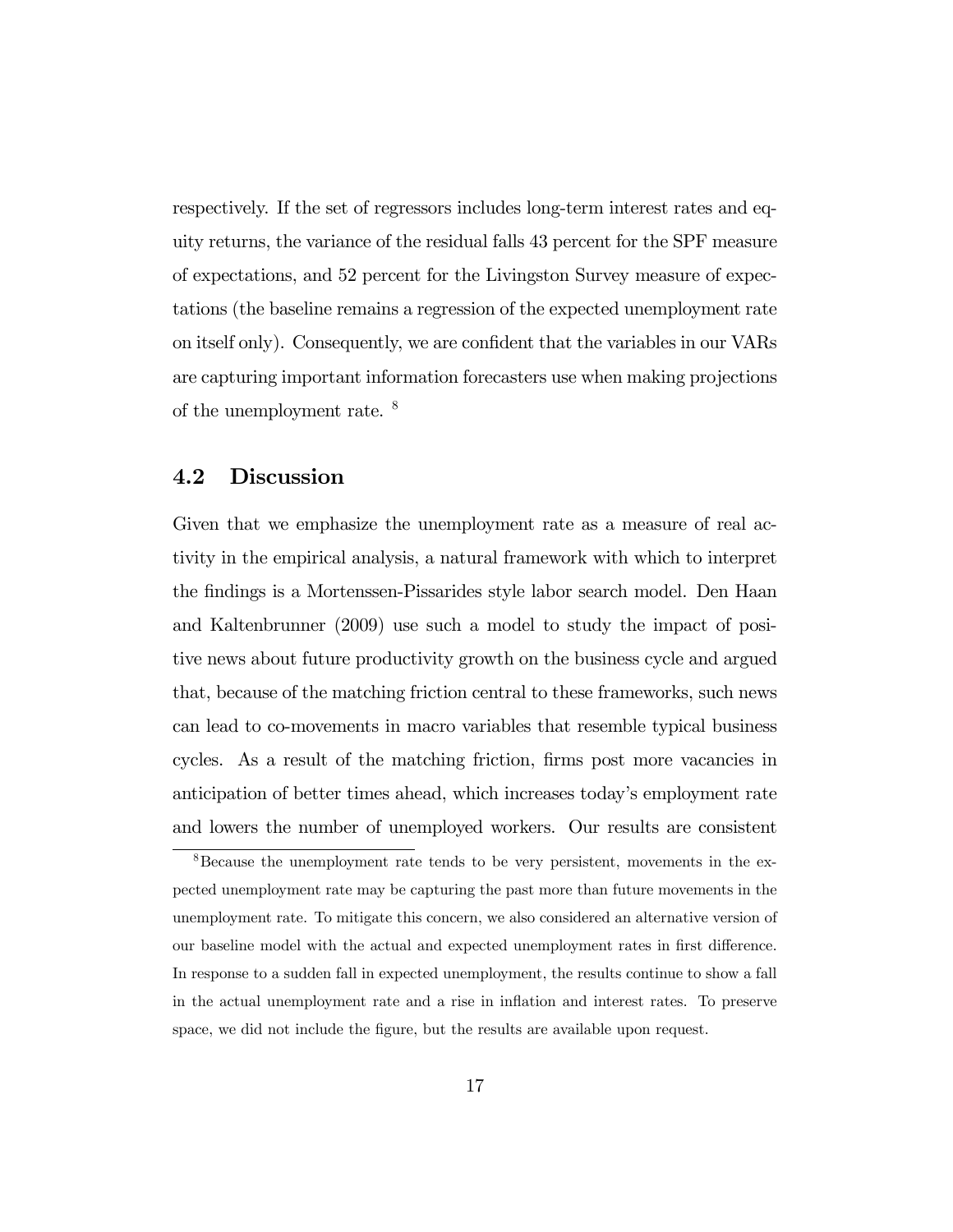with this model's predictions: expectations of a downward movement in the unemployment rate leads to an immediate drop in the unemployment rate, and thus a pickup in economic activity.9

The responses of the short-term interest rate and the inflation rate to expectations shocks that we uncover with our VAR analysis is also in line with a simple monetary version of the labor search model. Expectations of better times ahead would lead to an increase in current demand, which would push marginal costs upward, resulting in higher prices and a rise in the inflation rate. Assuming that the central bank follows an interest-rate rule of the type estimated by Clarida, Gali, and Gertler (2000), the short-term interest rate would rise as a result of both the higher inflation rate and a positive output gap.

Of course, our model documents the average response of monetary policymakers to expectations shocks over the entire sample period. This is not to say that in particular instances monetary policymakers may not have acted more slowly than usual when tightening interest rates before the economy heated up. Indeed, some commentators argue that the low inflation rates in the United States during the late 1990s and during the housing-market boom kept policymakers from raising interest rates in a proactive manner to stem incipient booms (see Taylor (2008)). On balance, though, our results point to a tighter monetary policy following waves of optimism.

<sup>&</sup>lt;sup>9</sup>As already mentioned, our analysis does not identify specific factors that map into expectation shocks. As a result, although the results suggest that expectations of better times ahead lead to a current rise in economic activity, the identification scheme doesn't necessarily ascribe this effect to revisions in expectations of future productivity growth, as is the case in the work of Den Haan and Kaltenbrunner (2009).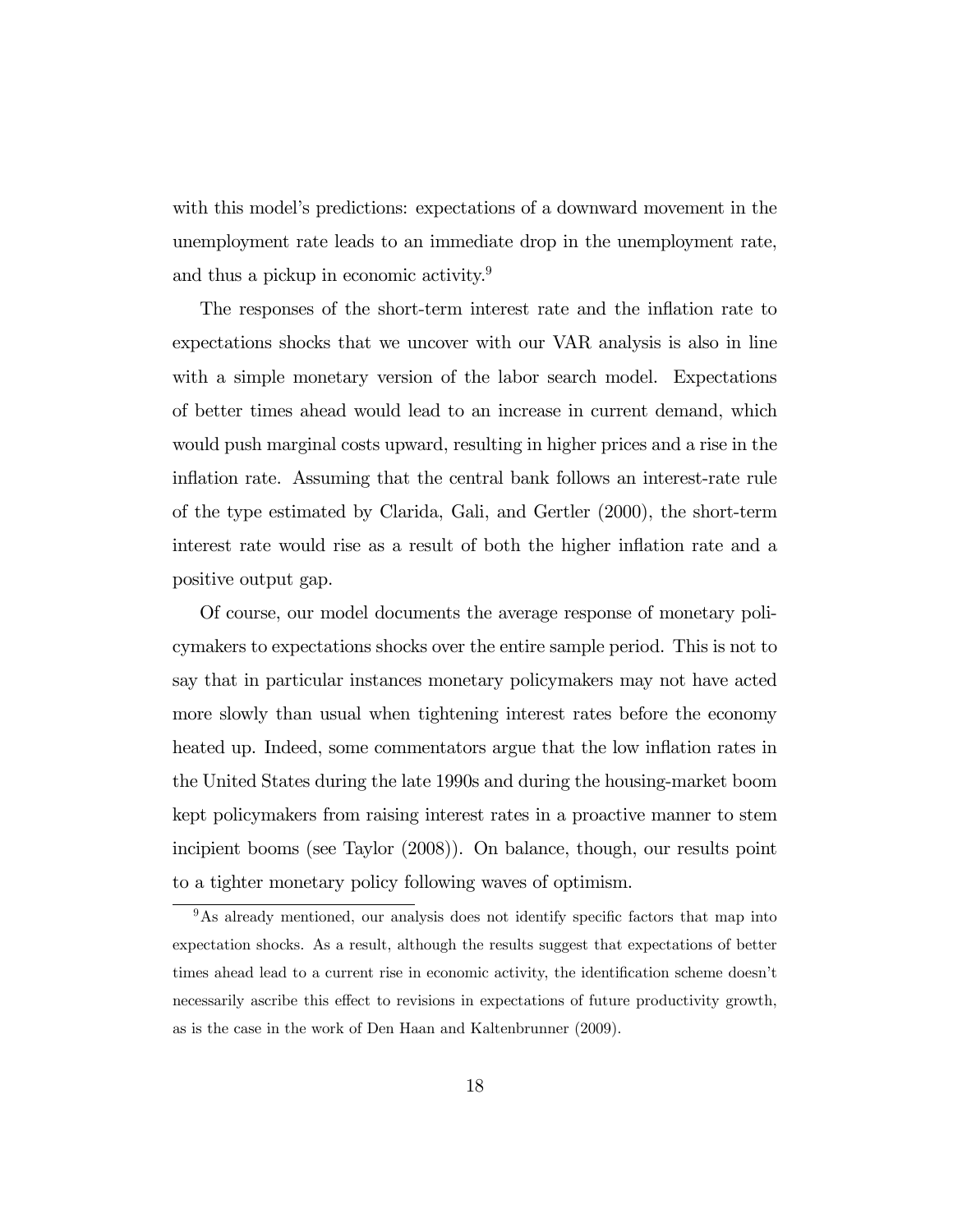### 5 Robustness Checks

#### 5.1 Additional Measure of Real Activity

To provide more evidence of the effect of an innovation to the expected unemployment rate on real economic activity, we introduced another measure of real activity to the empirical model. Since we use unrevised, or realtime, data in the VAR, the options for real variables are limited. We use the Institute for Supply Management (ISM) activity index as an additional gauge of real activity. The ISM index is a composite index based on surveys of purchasing managers in the manufacturing sector. An index value above 50 generally indicates the manufacturing sector is expanding, while an index value below 50 indicates contraction. The index is not revised over time and is widely believed to reflect future movements in real output.

Figure 5 shows the impulse responses to an expectations shock when the ISM index is ordered last in the VAR. (The ordering of the other variables is the same as in Figure 4.) In response to a negative innovation in the expected unemployment rate, the ISM index rises on impact and remains significantly above zero for about 6 months before exhibiting a hump-shaped pattern that takes the index significantly below zero for about 12 months, which is consistent with a tighter monetary policy. On balance, though, the finding that the ISM index rises in response to a positive innovation in the expected unemployment rate is consistent with our finding that the current unemployment rate falls. Note as well that the introduction of the ISM in the SPF VAR leads to generally less significant results in comparison to the Livingston Survey VAR and to the other specifications. However, the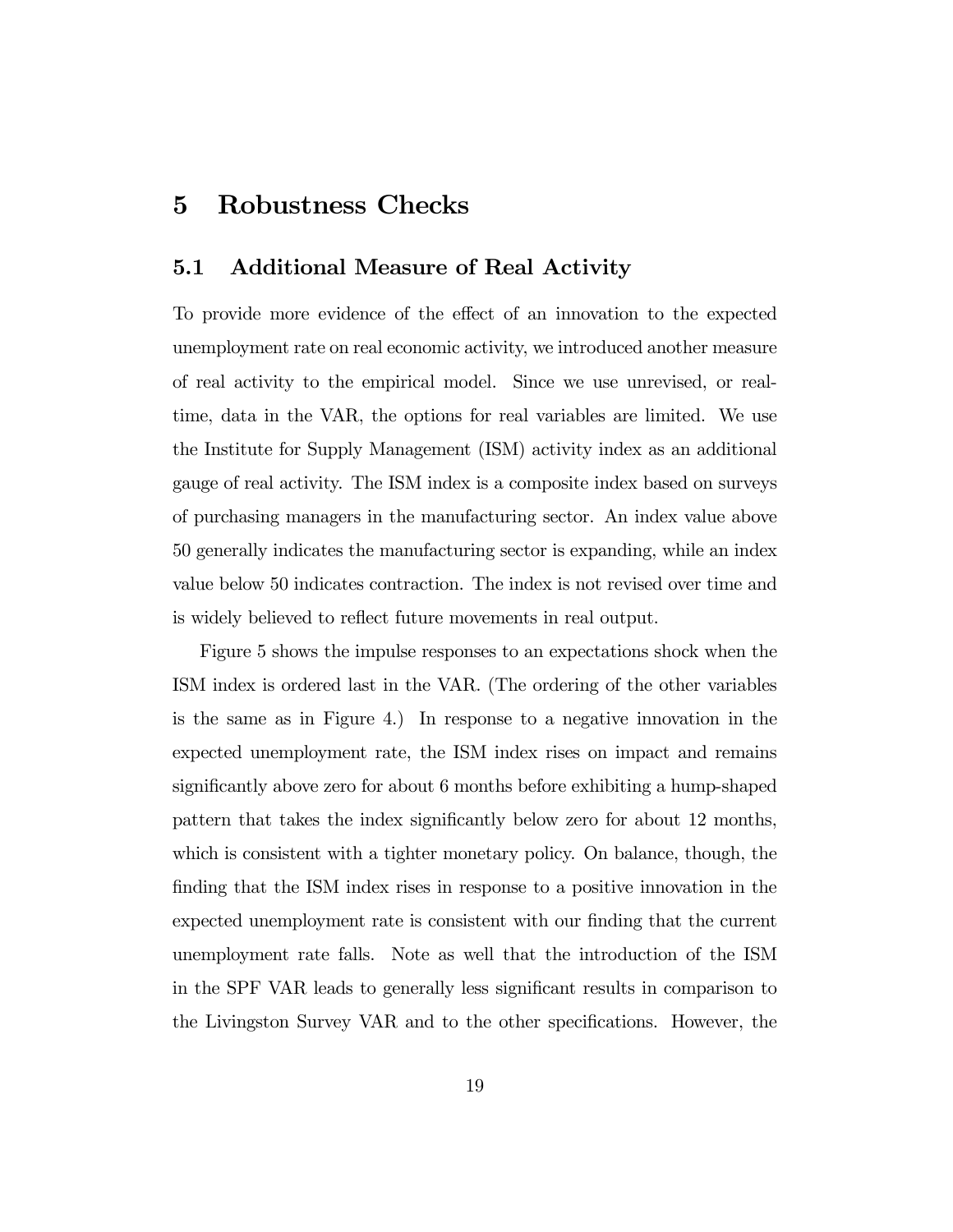qualitative pattern of the responses is similar to that of the aforesaid VARs.

#### 5.2 Longer Horizon Forecast and Sample Size

We also consider how the results might change if forecasts of the future unemployment rate were made for a longer horizon. The Livingston Survey and SPF both have measures of expected unemployment 12 months ahead. As can be seen in Figure 6, using 12-month-ahead expectations in the VARs leads to virtually the same results as in the baseline that has 6-month-ahead expectations. The story told by the VARs remains that expected good times ahead lead to a current fall in the unemployment rate, an increase in inflation, and a more restrictive monetary policy.

We also verify that the VAR results are stable over a sample period that includes the current financial crisis. We re-estimated the 6-variable VARs over the period 1960M1-2009M4 for the Livingston Survey VAR and 1968Q1- 2009Q2 for the SPF VAR. The results are shown in Figure 7. Overall, extending the sample to include the current crisis has little effect on the impulse responses.

#### 5.3 Measure of Households' Expectations

To this point, the empirical results are conditioned on using measures of unemployment expectations from surveys of professional forecasters. One possible issue with the use of such surveys is that their coverage, in terms of participants, is relatively small: the number of respondents in the LS or in the SPF is typically on the order of 40 to 50. An additional issue, noted, for example, in Mankiw, Reis, and Wolfers (2003) is that professional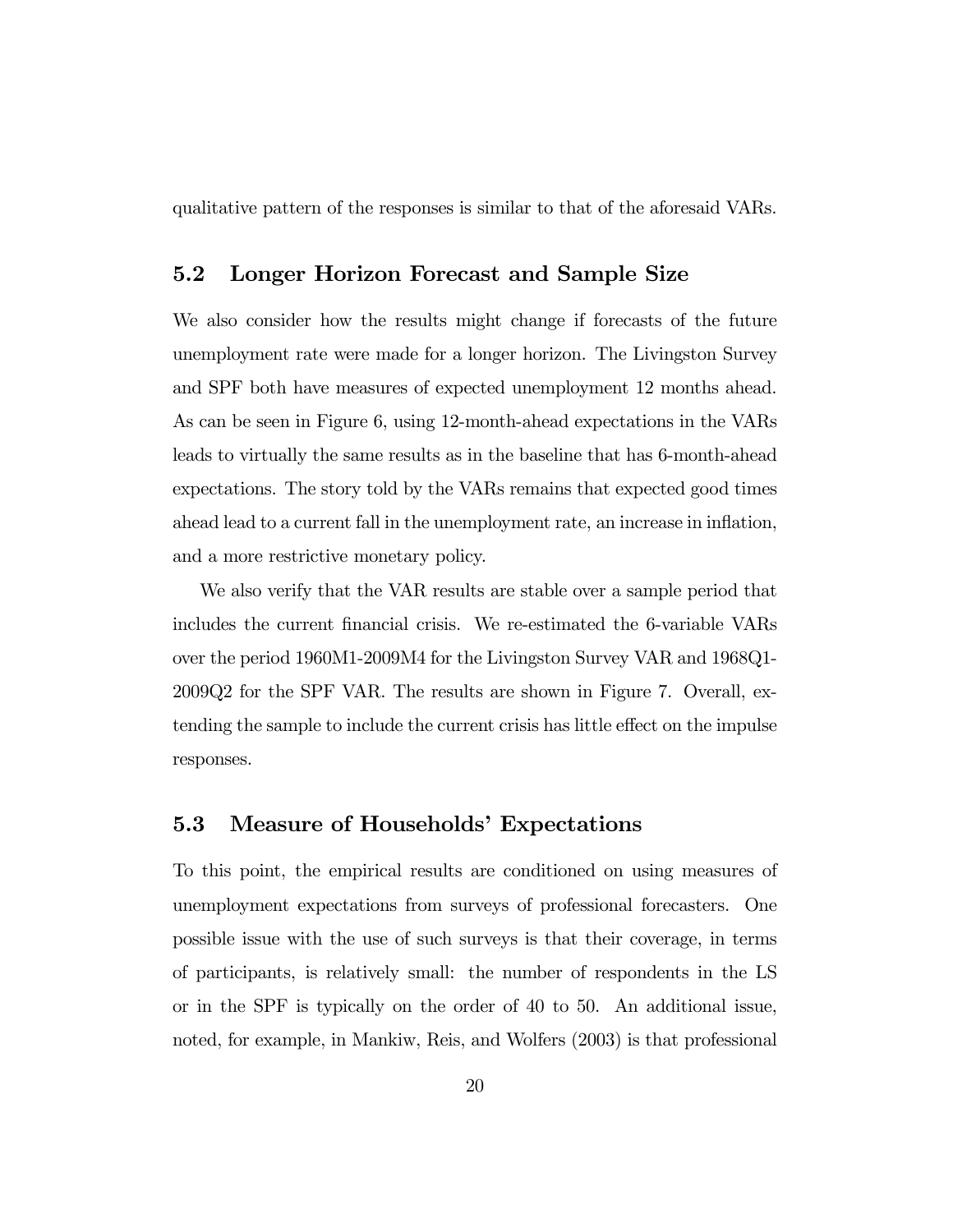and household forecasts can differ quite substantially along some important dimensions. For example, they find that consumer forecasts of inflation tend to be less efficient than professional forecasts: forecast errors of consumers are predictable based merely on past forecasts, while such is not the case for professional forecasts.

To investigate the robustness of our results to an alternative measure of survey expectations data, we re-ran our VARs using data from the Michigan survey of households. The Michigan survey asks roughly 500 households about their assessment of the economy and their expectations of a large number of economic variables. One drawback of the survey, and an important reason that we didn't use it in our baseline model, is that it asks respondents only whether they think the unemployment rate will go up, down, or stay unchanged over the next  $12$  months.<sup>10</sup> Contrary to the LS or the SPF, the University of Michigan survey doesn't ask respondents to provide a point estimate for the unemployment rate.

Nevertheless, one measure of the survey tracks the changes in the unemployment rate quite well: the difference between the percentage of households who thought the unemployment rate would increase minus the percentage who thought it would decline, normalized to 100. Figure 8 shows that this measure tracks the broad movements in the unemployment rate and tends to lead the changes in the actual unemployment rate. It appears then that this measure of household expectations has informational content that can

 $10$ More specifically, the survey asks respondents the following question: "How about people out of work during the coming 12 months – do you think that there will be more unemployment than now, about the same, or less?"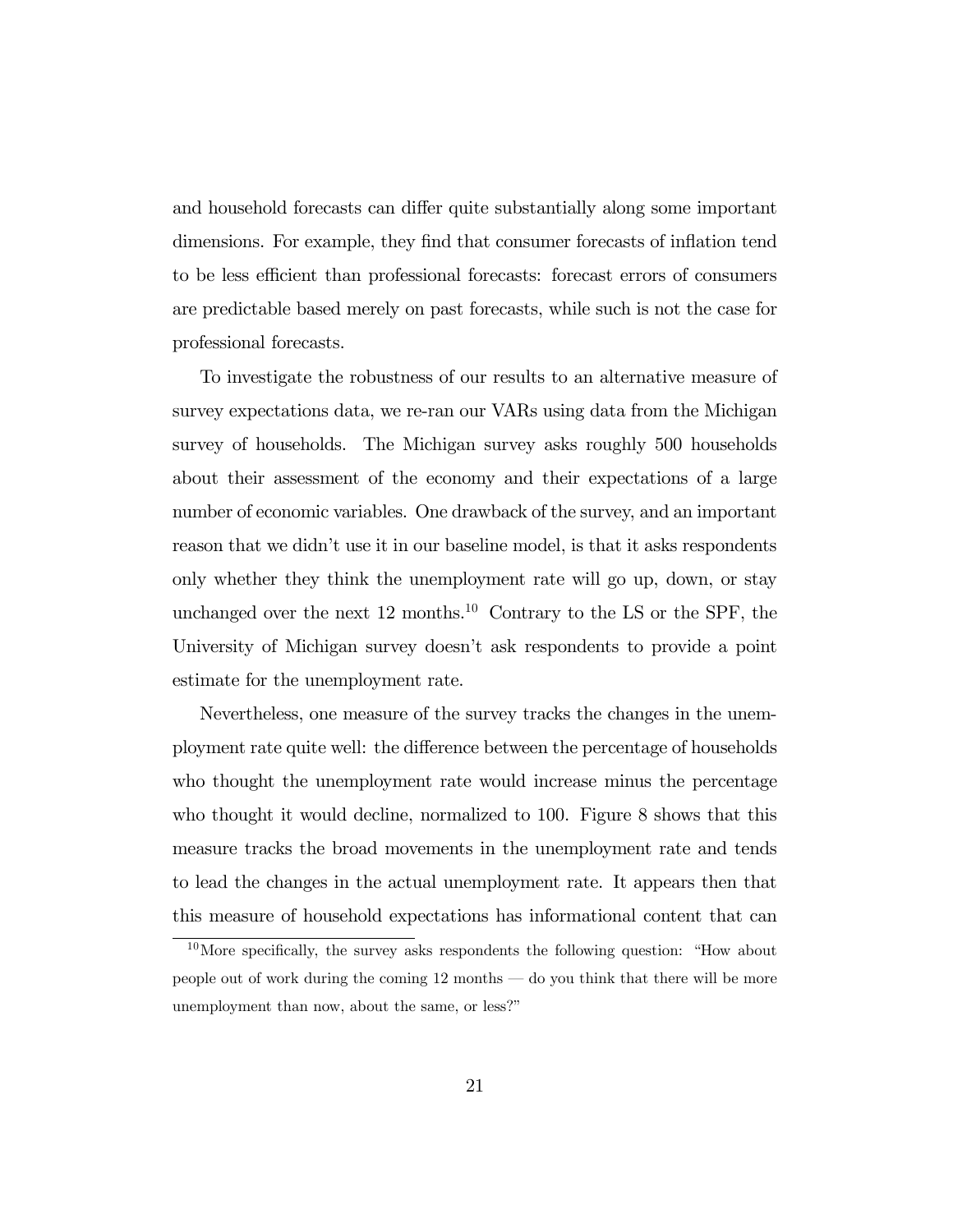be used in our empirical models.

Figure 9 shows the results from our baseline and 6-variable models when we use the Michigan survey of household expectations instead of the professional forecasts. Since the survey of consumers asks respondents about the expected change in the unemployment rate over the next 12 month, we also modify the VARs so that they include the yearly change in the actual unemployment rate, rather than its level. The other variables in the VAR are left unchanged. The survey of consumers has compiled quarterly data on expectations of unemployment changes since 1968, and at a monthly frequency since 1978. We use the monthly data, since they allow us more flexibility in lining up the data to make the results more comparable to those with the SPF. Since the response deadline for the SPF is generally the third week of the second month of the quarter, we also use the survey of consumers conducted in that month.

Qualitatively, using household expectations instead of professional forecasts makes little difference to the results. A sudden drop in expected unemployment is followed by a drop in the actual unemployment rate, a rise in inflation, and a tightening of monetary policy. In the 6-variable VAR, a downward revision to expected unemployment also leads to an increase in stock prices and long-term interest rates, just as was the case when expectations of professional forecasters were used. Quantitatively, the variance decomposition reported in Table 1 shows that whether we use households forecasts or professional forecasts, the contribution of shocks to expectations for the variance of the unemployment and the inflation rates is substantial. For example, at the 5-year horizon, shocks to expected unemployment account for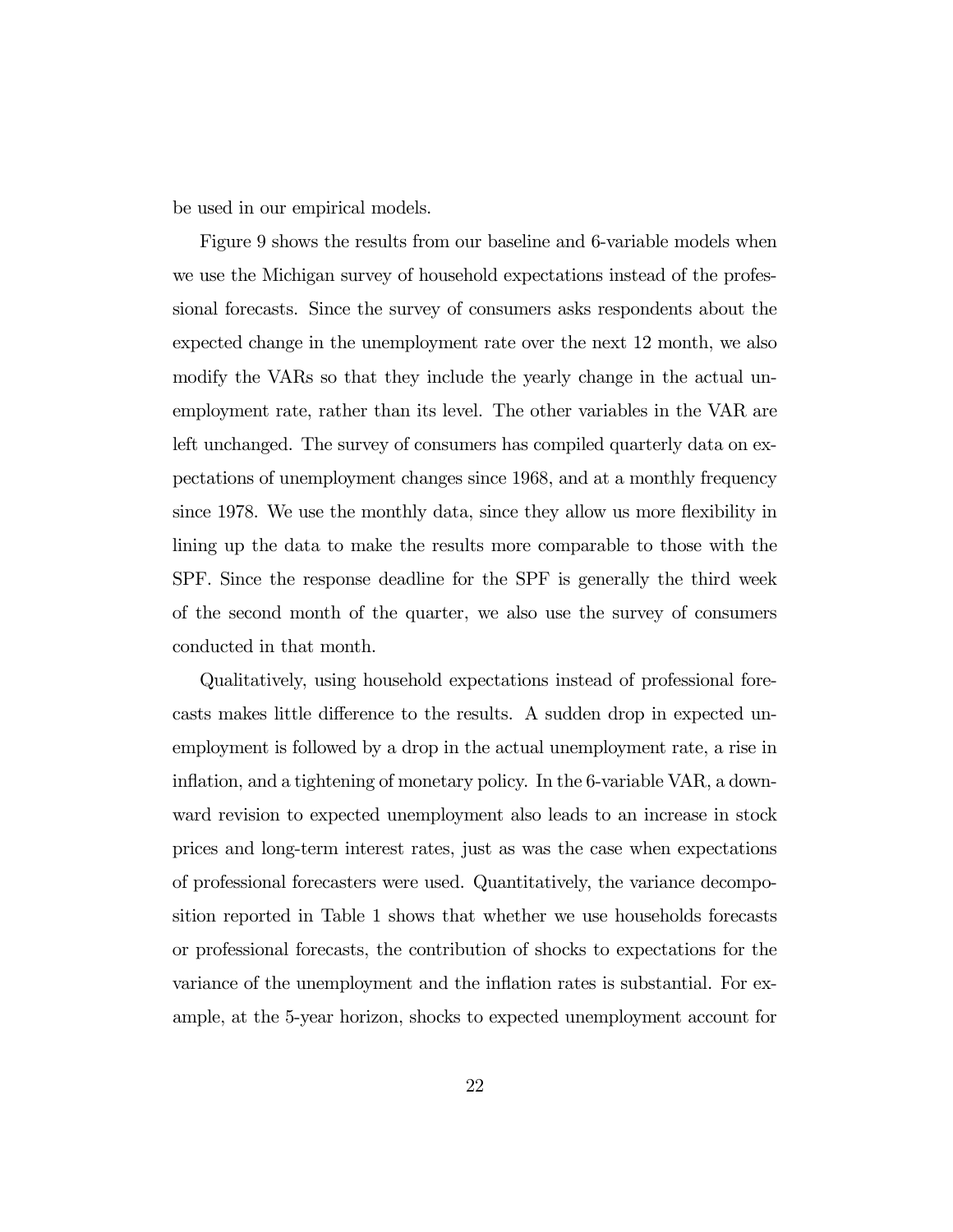from 15 to 48 percent of the forecast error variance of unemployment. The contribution to the forecast error variance of inflation is lower, at 3 to 17 percent. In general, the results from the Michigan survey line up more closely with the Livingston Survey than with the Survey of Professional Forecasters, especially at the longer horizon. On balance, though, the results in Table 1 point to a significant role for expectations shocks in accounting for variation in inflation and unemployment.

### 6 Conclusion

Expectations play a key role in the determination of dynamic paths for economic variables in cogent equilibrium models of the economy. While recent applied theoretical work has suggested that expectations of future events, events that are not part of current fundamentals, may play an important role in economic fluctuations, the empirical evidence on how important expectations are for business cycles remains somewhat sparse. Existing studies have generally used economic data, such as asset price data, to infer expectations about the future. In contrast, we have examined this issue using actual expectations measures from surveys and used them to investigate how unanticipated shifts in expectations can influence movements in economic variables.

We find that changes in expectations of future economic activity are a quantitatively important driver of economic fluctuations. An anticipation of good times ahead leads to a fall in current unemployment, a rise in inflation, and a tighter monetary policy. These impulse responses hold across a variety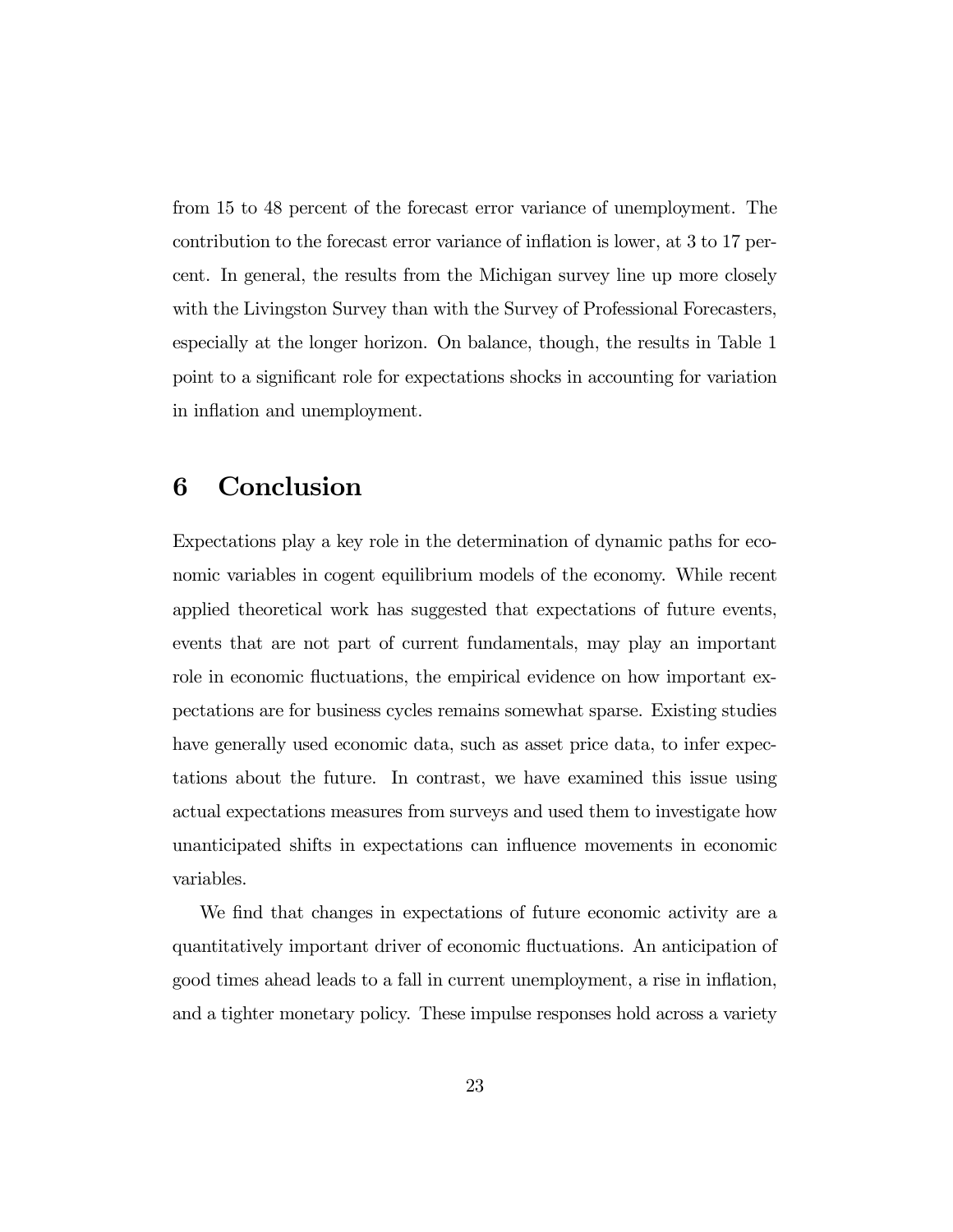of expectations measures, from professional forecasters to households, and a variety of VAR specifications. In this respect, our empirical evidence generally supports the findings of a recent generation of business cycle models that imply that expectations of good times in the future lead to currentperiod booms, rather than busts. Our results also suggest that during these times of "economic optimism," the Federal Reserve tended not to run an expansionary monetary policy that amplified fluctuations.

With policymakers' and market participants' interests in survey data increasing, existing surveys have expanded and new surveys have also been introduced. For instance, since 1992 the SPF tracks expectations for 10-yearahead productivity once a year, while in 1999 the ECB introduced a survey of European forecasters similar to the SPF. As enough data become available, analyzing waves of optimism using these relatively newer data sources will be an interesting avenue for future research

### 7 References

### References

- [1] Beaudry, P., Portier, F., 2006. "Stock prices, news, and economic fluctuations." American Economic Review 96, pp. 1293-1307.
- [2] Beaudry, P., Portier, F., 2007. When can changes in expectations cause business cycle fluctuations in neo-classical settings? Journal of Economic Theory 135, pp. 458-77.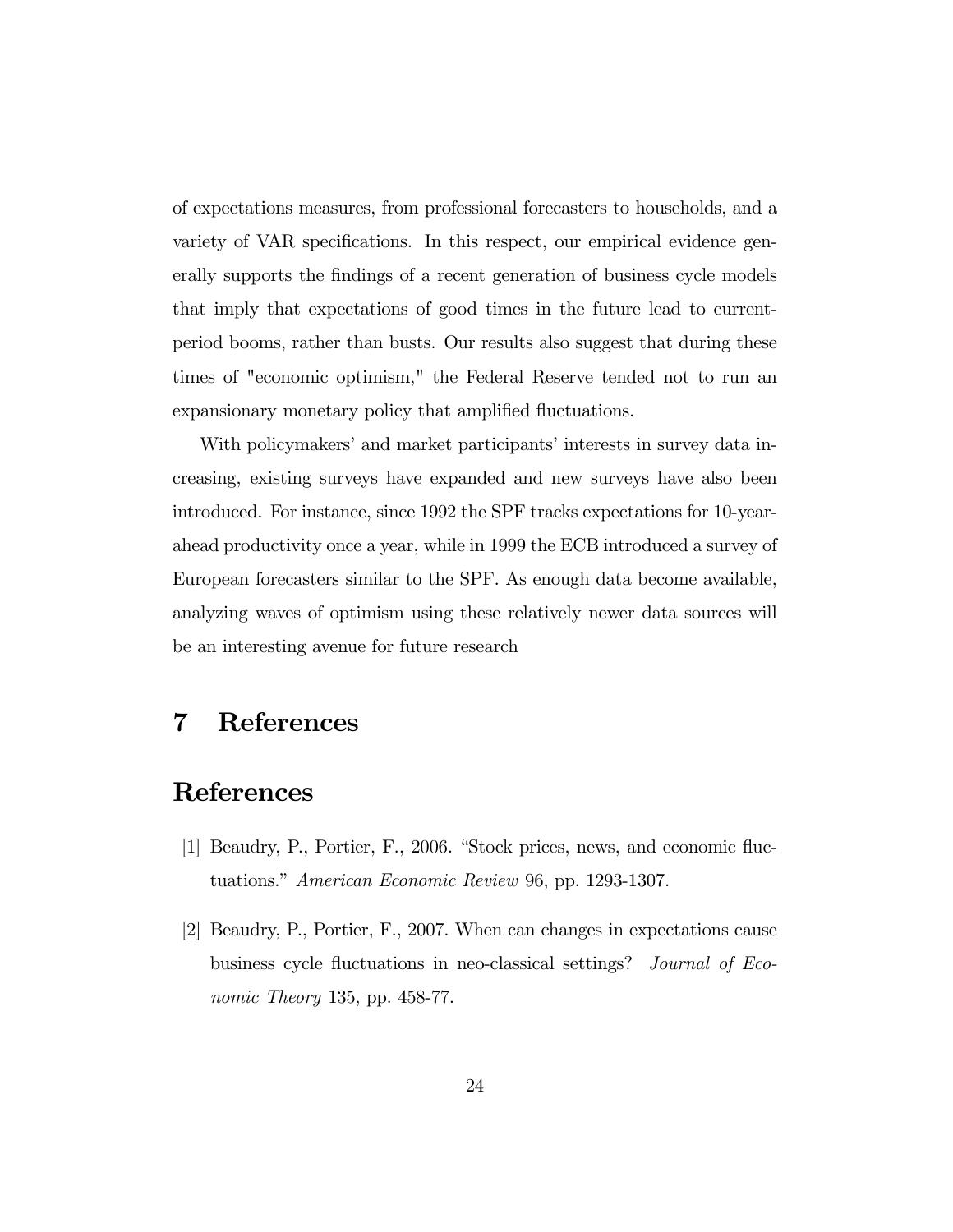- [3] Bernanke, B., Gertler, M., 2000. "Monetary policy and asset price volatility." National Bureau of Economic Research Working Paper No. 7559.
- [4] Christiano, L., Motto, R., Rostagno, M., 2006. "Monetary policy and stock market boom-bust cycles." Manuscript.
- [5] Clarida, R., Gaili, J., Gertler, M., 2000. "Monetary policy rules and macroeconomic stability: evidence and some theory." Quarterly Journal of Economics 115, pp. 147-80.
- [6] Den Haan, W.J., Kaltenbrunner, G., 2009. "Anticipated growth and business cycles in matching models." Journal of Monetary Economics 56, pp.309-27.
- [7] Hamilton, J.D., 2003. "What is an oil shock?" Journal of Econometrics 113, pp. 363-98.
- [8] Jaimovich, N., Rebelo, S., 2009. "Can news about the future drive the business cycle?" American Economic Review 99, pp. 1097-1118. Papers: 5877.
- [9] Kilian, L., 1998. "Small sample confidence intervals for impulse responses." *Review Economics and Statistics 80*, pp. 281-30.
- [10] Leduc, S., Sill, K., Stark, T., 2007. "Self-fulfilling expectations and the inflation of the 1970s: evidence from the Livingston Survey." Journal of Monetary Economics 54, pp. 433-459.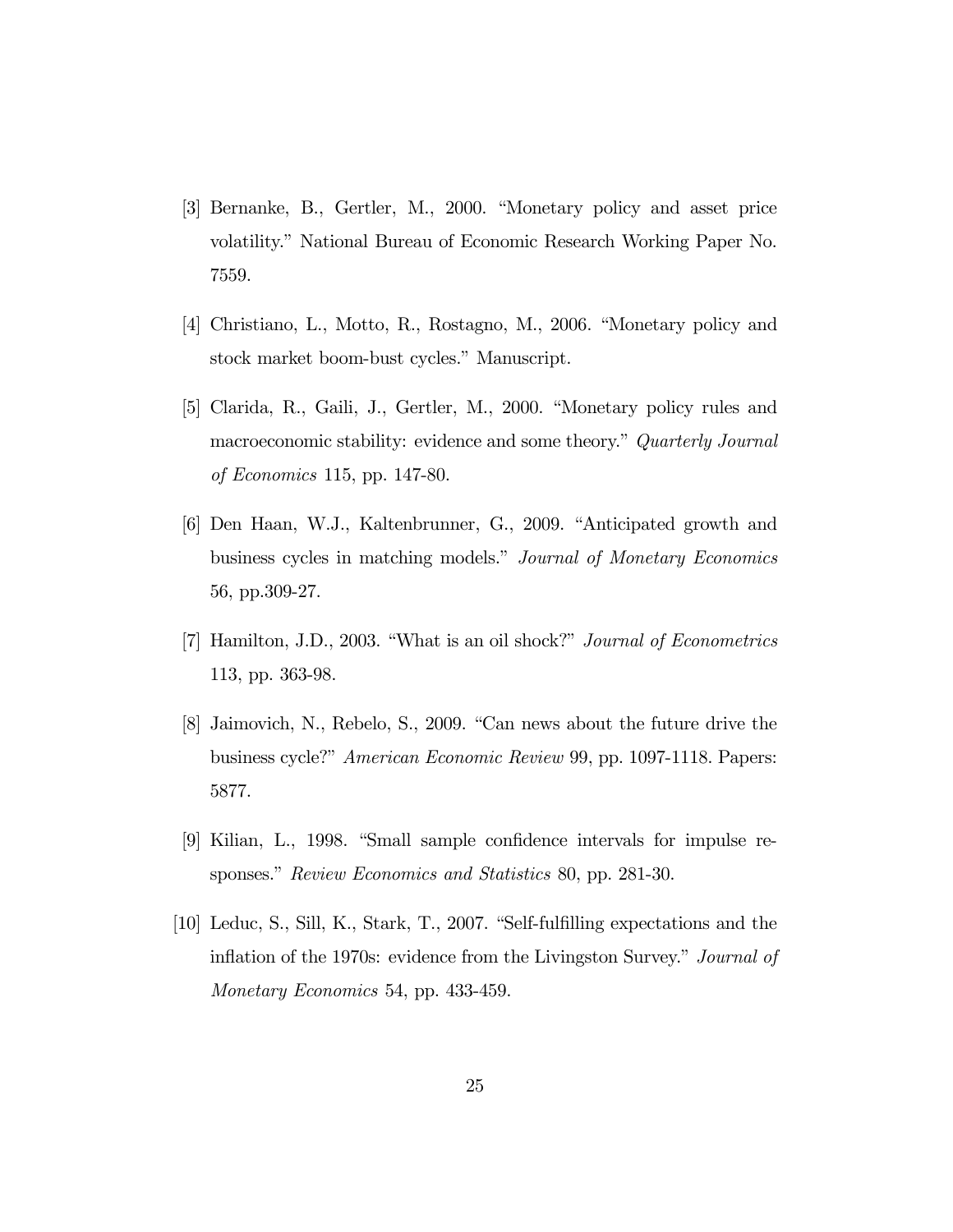- [11] Mankiw, G., Reis, R., Wolfers, J., 2003. Disagreement about inflation expectations NBER Working Paper No. 9796.
- [12] Okina, K., Shiratsuka, S., 2001. Asset price bubbles, price stability, and monetary policy: Japan's experience.IMES discussion paper series, no. 2001-E-16.
- [13] Ramey, V.A. Shapiro, M.D., 1998. "Costly capital reallocation and the effects of government spending." Carnegie-Rochester Conference Series on Public Policy 48, 145-194.
- [14] Ramey, V.A, 2009. "Identifying government spending shocks: it's all in the timing." Manuscript.
- [15] Robbins, L., 1934. "The great depression. "
- [16] Schmitt-Grohé, S., Uribe, M., 2008. "What's news in business cycles." Working Paper No. 14215, National Bureau of Economic Research.
- [17] Sims, E.R., 2008. "Expectations driven business cycles: an empirical evaluation." Manuscript.
- [18] Taylor, J.B., 2008. The financial crisis and the policy responses: an empirical analysis of what went wrong.manuscript.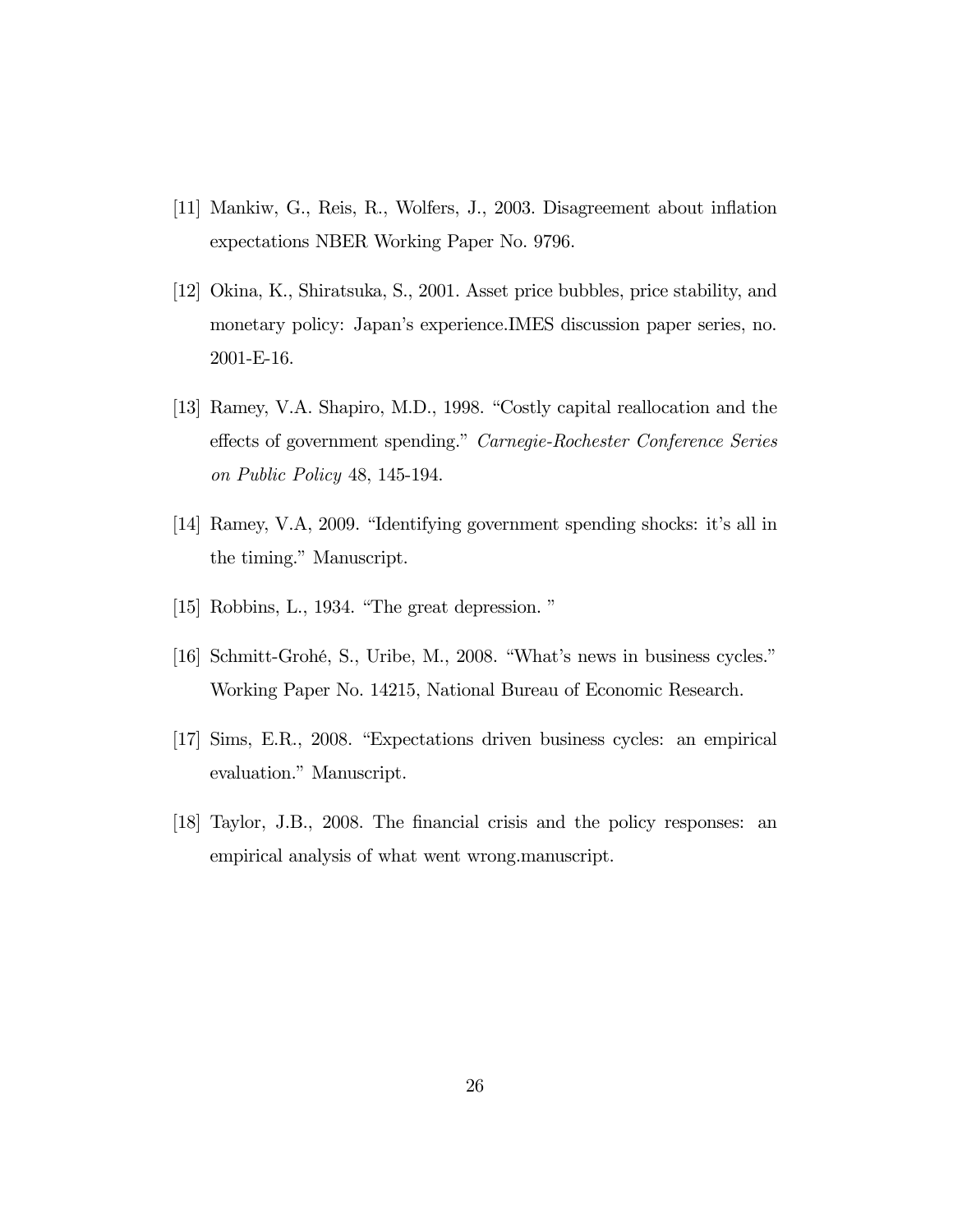| Unemployment and Inflation |      |            |          |
|----------------------------|------|------------|----------|
|                            | LS   | <b>SPF</b> | Michigan |
| Unemployment               |      |            |          |
| 1-year ahead               |      |            |          |
| 4-variable system          | 74.9 | 54.6       | 47.6     |
| 6-variable system          | 79.1 | 36.5       | 41.2     |
| 5-year ahead               |      |            |          |
| 4-variable system          | 40.2 | 14.6       | 48.5     |
| 6-variable system          | 47.2 | 11.1       | 30.7     |
| Inflation                  |      |            |          |
| 1-year ahead               |      |            |          |
| 4-variable system          | 13.8 | 4.9        | 13.2     |
| 6-variable system          | 12.6 | 2.2        | 13.0     |
| 5-year ahead               |      |            |          |
| 4-variable system          | 16.6 | 3.2        | 13.2     |
| 6-variable system          | 13.1 | 3.3        | 11.5     |

| Table 1. Contribution of Expectation Shocks to the Variances of |
|-----------------------------------------------------------------|
| <b>Unemployment and Inflation</b>                               |

All entries are in percentage term.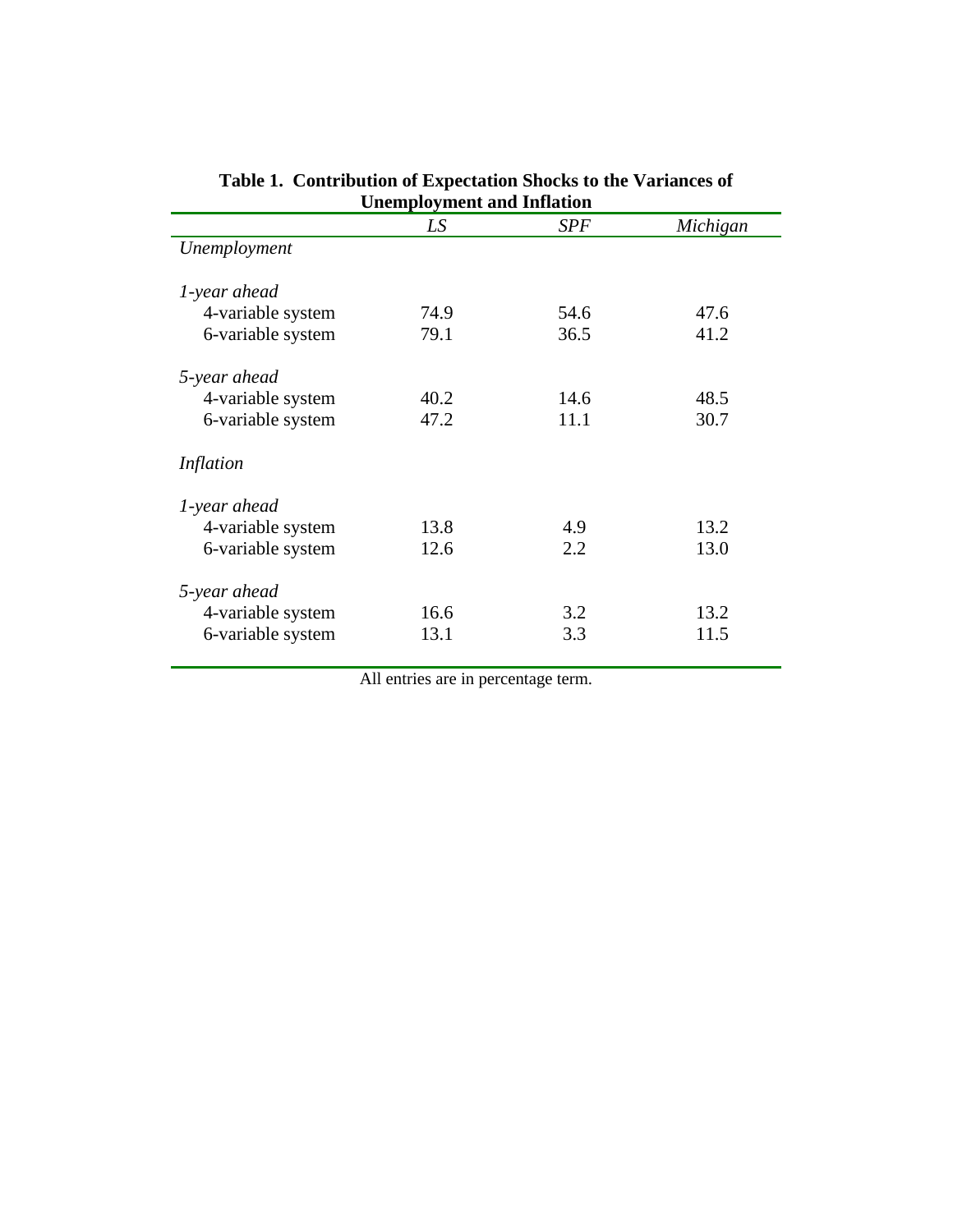

Figure 1. Expected and Realized Unemployment Rates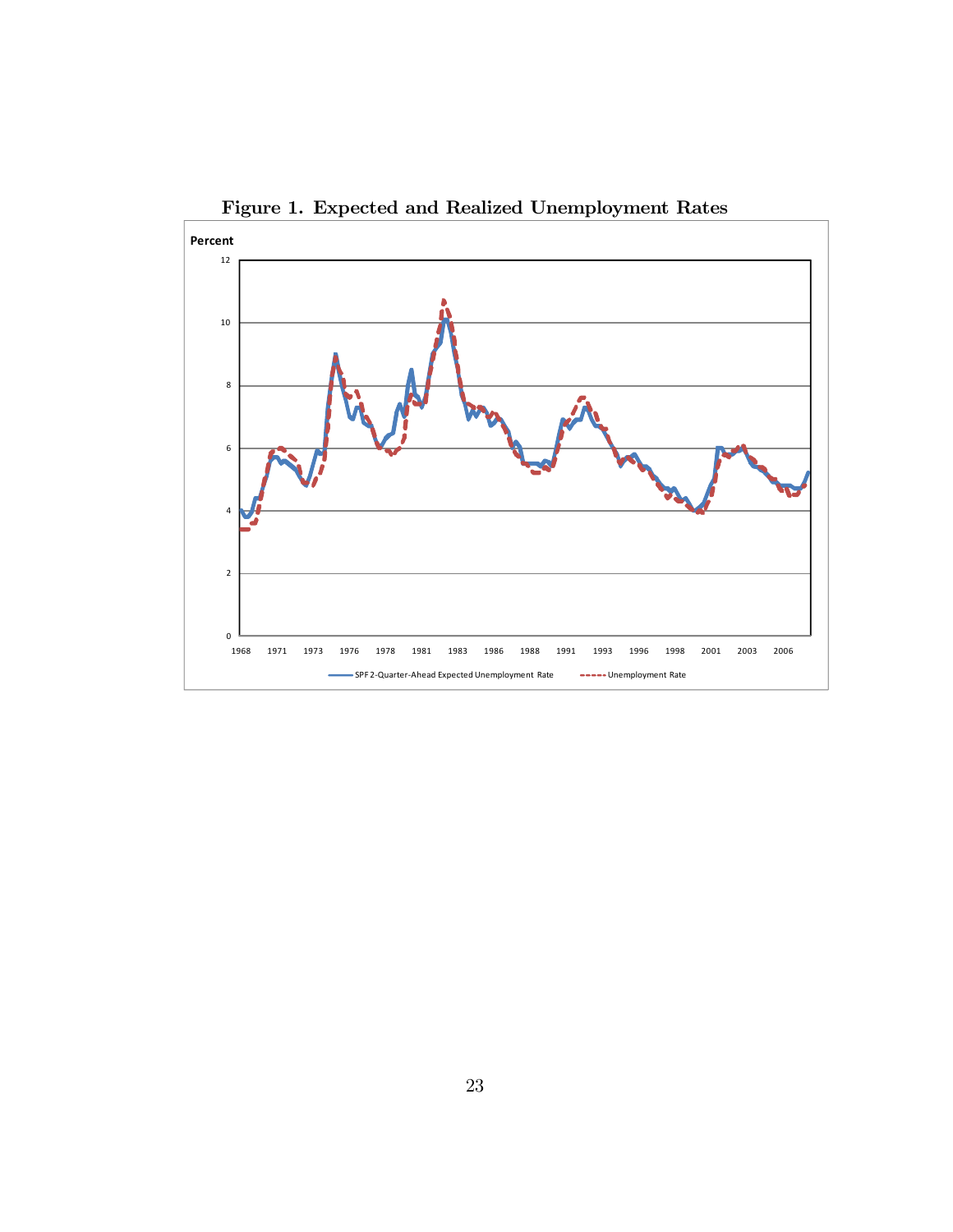



The responses were generated from a VAR with expected unemployment (EU), actual unemployment (U), inflation (PDOT), and the three-month T-Bill rate (R) All the responses are expressed in percentage terms. The x-axis denotes years. In each chart, the darker area represents the 68% confidence interval, while the sum of the darker and lighter areas denote the 90% confidence interval. The system with the LS survey is estimated over the period 1960H1-2007H1, while that using the SPF survey is estimated over the period 1968Q4-2007Q2.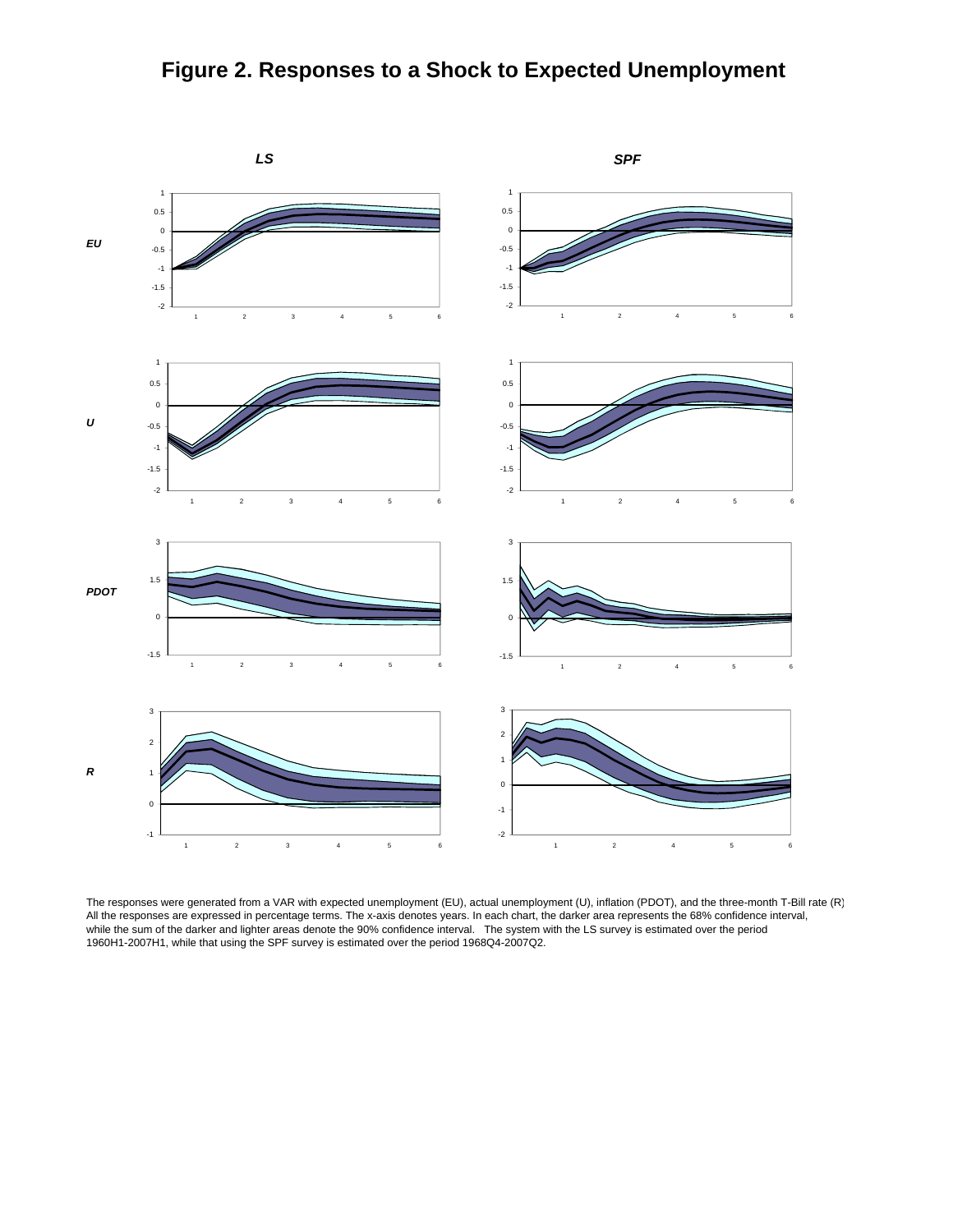### **Figure 3. Responses to a Shock to Expected Unemployment: Controlling for Oil and Fiscal Shocks**



The responses were generated from a VAR with expected unemployment (EU), actual unemployment (U), inflation (PDOT), and the 3-month T-Billt rate (R), an for oil and fiscal shocks. All the responses are expressed in percentage terms. The x-axis denotes years. In each chart, the darker area represents the 68% co while the sum of the darker and lighter areas denote the 90% confidence interval. The system with the LS survey is estimated over the period 1960H1-2007H1, while that using the SPF survey is estimated over the period 1968Q4-2007Q2.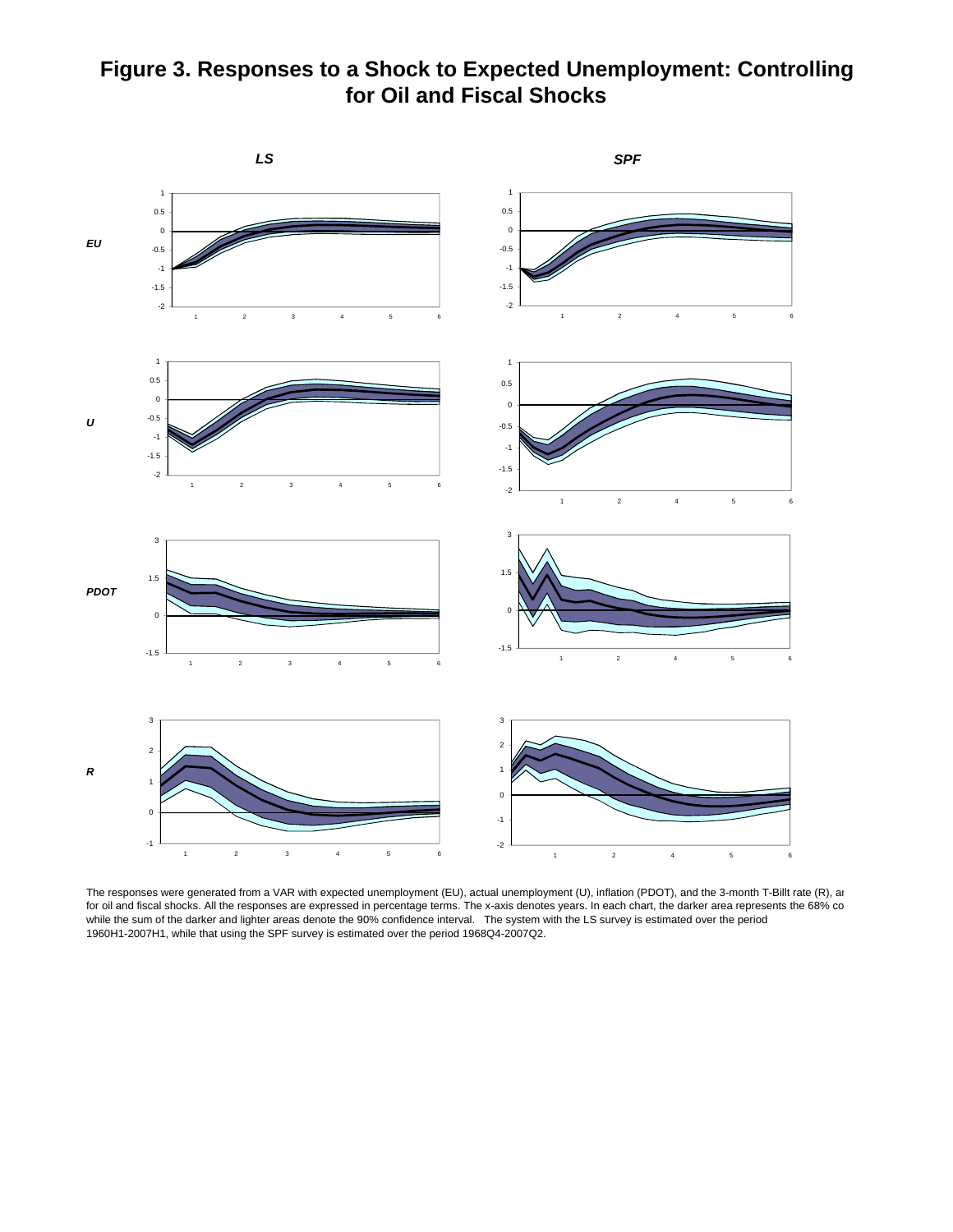#### **Figure 4. Responses to a Shock to Expected Unemployment: Larger System**



The responses were generated from a VAR with expected unemployment (EU), actual unemployment (U), inflation (PDOT), equity prices (Q), the 10-year T-Bill rate (LR),<br>and the 3-month T-Bill rate (R). All the responses are ex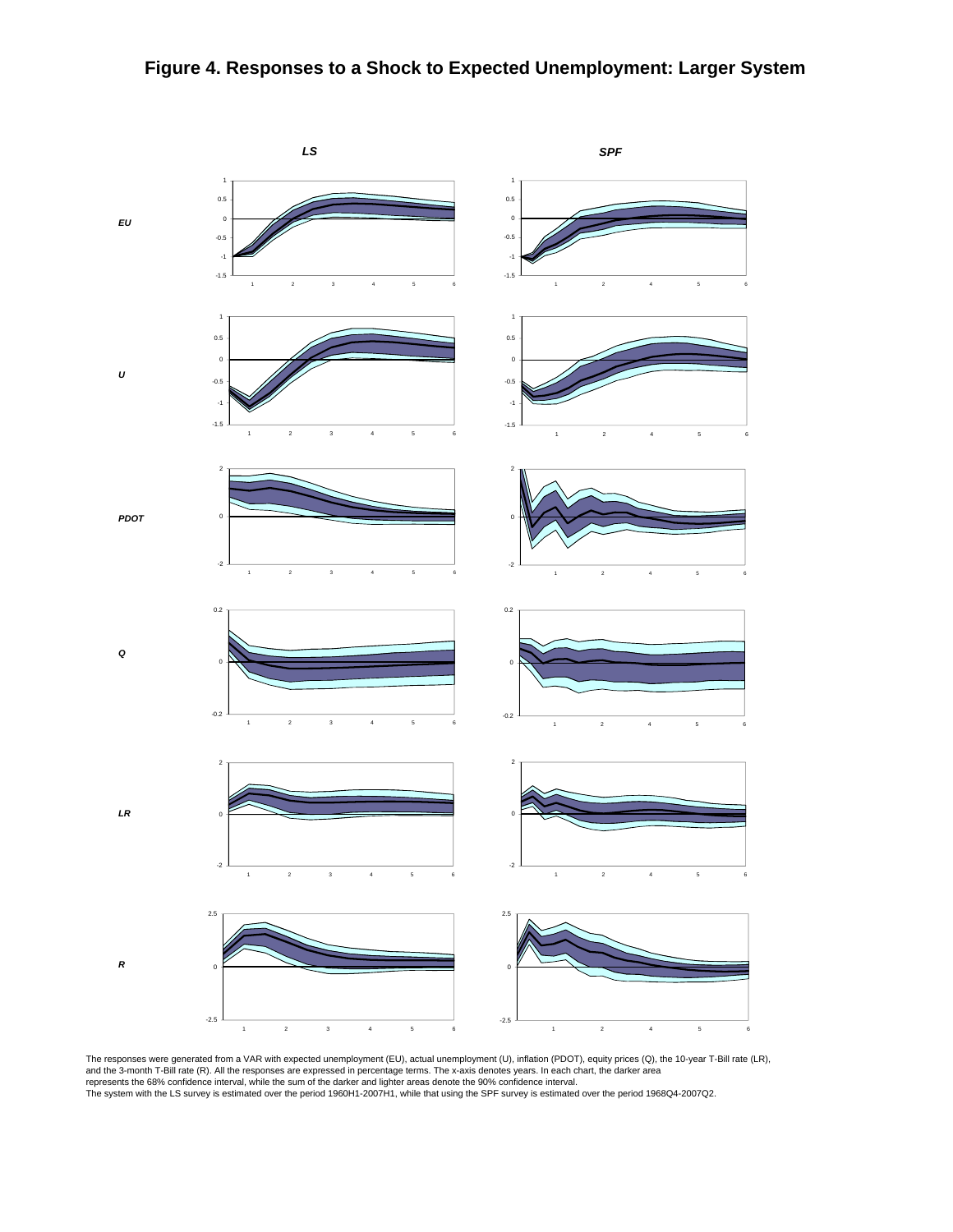#### **Figure 5. Responses to a Shock to Expected Inflation: Additional Activity Indicators**



The responses were generated from a VAR with expected unemployment (EU), actual unemployment (U), inflation (PDOT), equity prices (Q),<br>the 10-year T-Bill rate, the 3-month T-Bill rate, and the ISM survey (ISM). All the res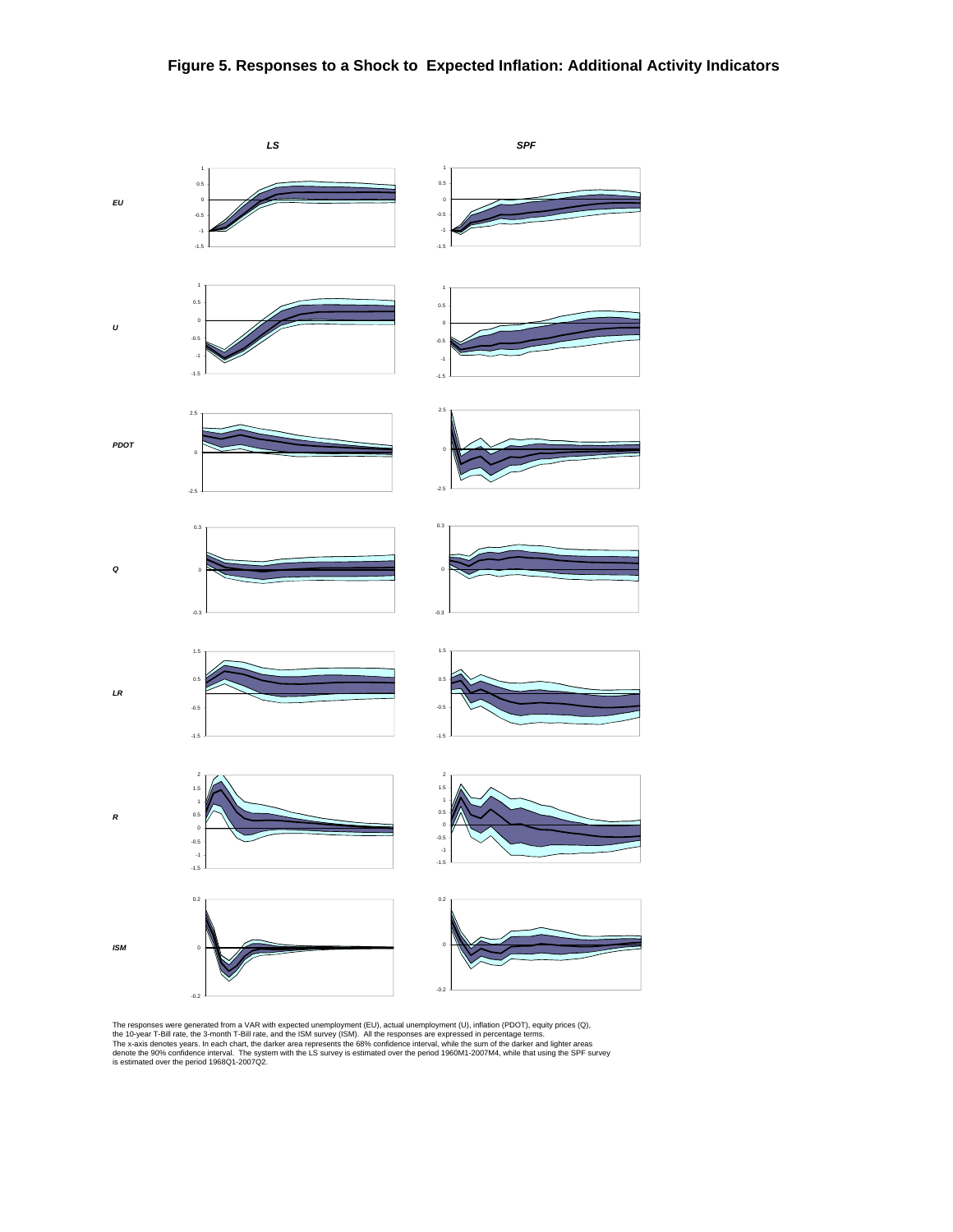## **Figure 6. Responses to a Shock to Expected Unemployment: Longer Horizon Forecasts**



The responses were generated from a VAR with expected unemployment (EU), actual unemployment (U), inflation (PDOT), and the 3-month T-Bill rate. All the responses are expressed in percentage terms. The x-axis denotes years. In each chart, the darker area represents the 68% confidence interval, while the sum of the darker and lighter areas denote the 90% confidence interval. The system with the LS survey is estimated over the period 1960H1-2007H1, while that using the SPF survey is estimated over the period 1968Q4-2007Q2.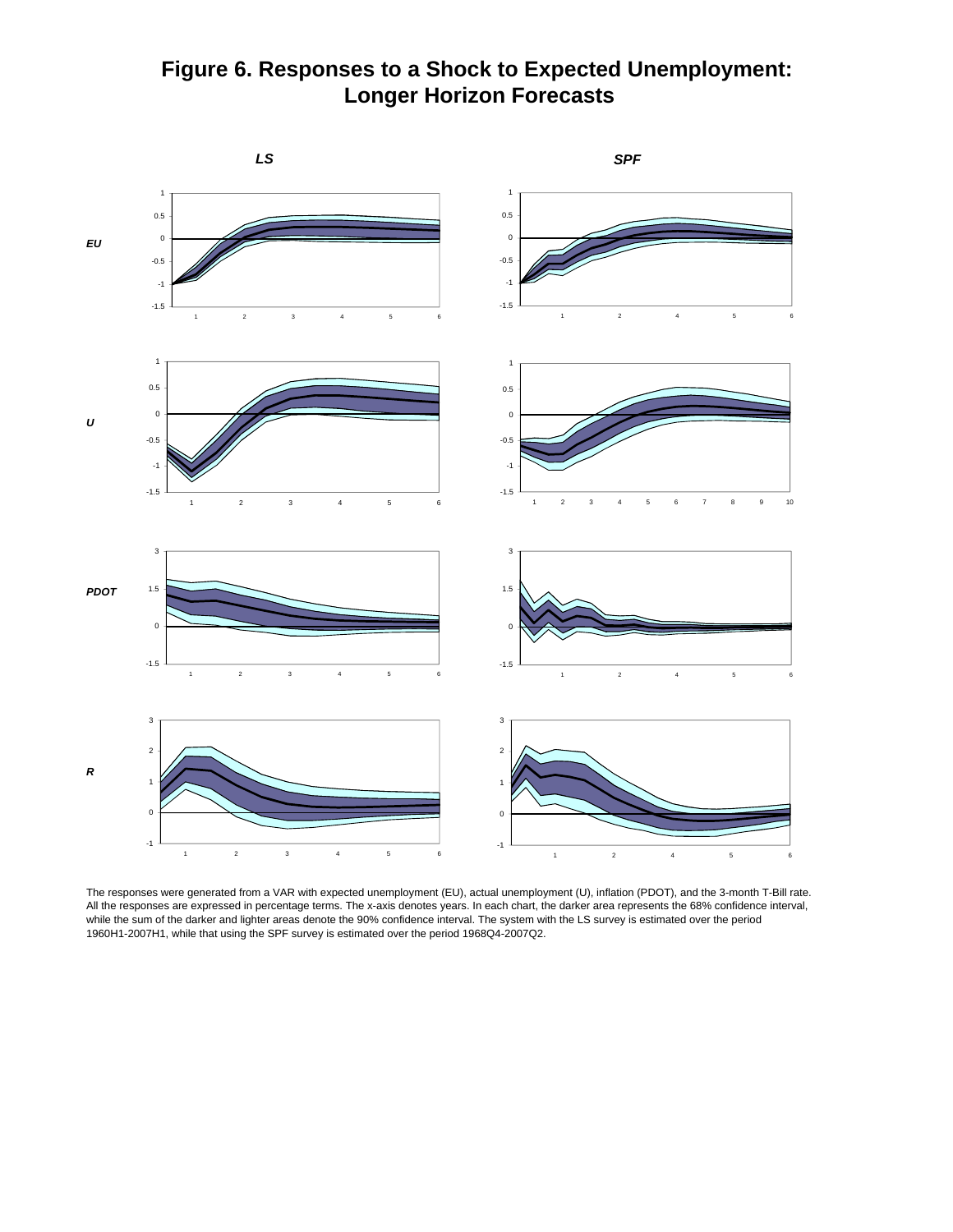#### **Figure 7. Responses to a Shock to Expected Unemployment (Extended sample)**



The responses were generated from a VAR with expected unemployment (EU), actual unemployment (U), inflation (PDOT), equity prices (Q), the 10-year T-Bill rate (LR),<br>and the 3-month T-Bill rate (R). All the responses are ex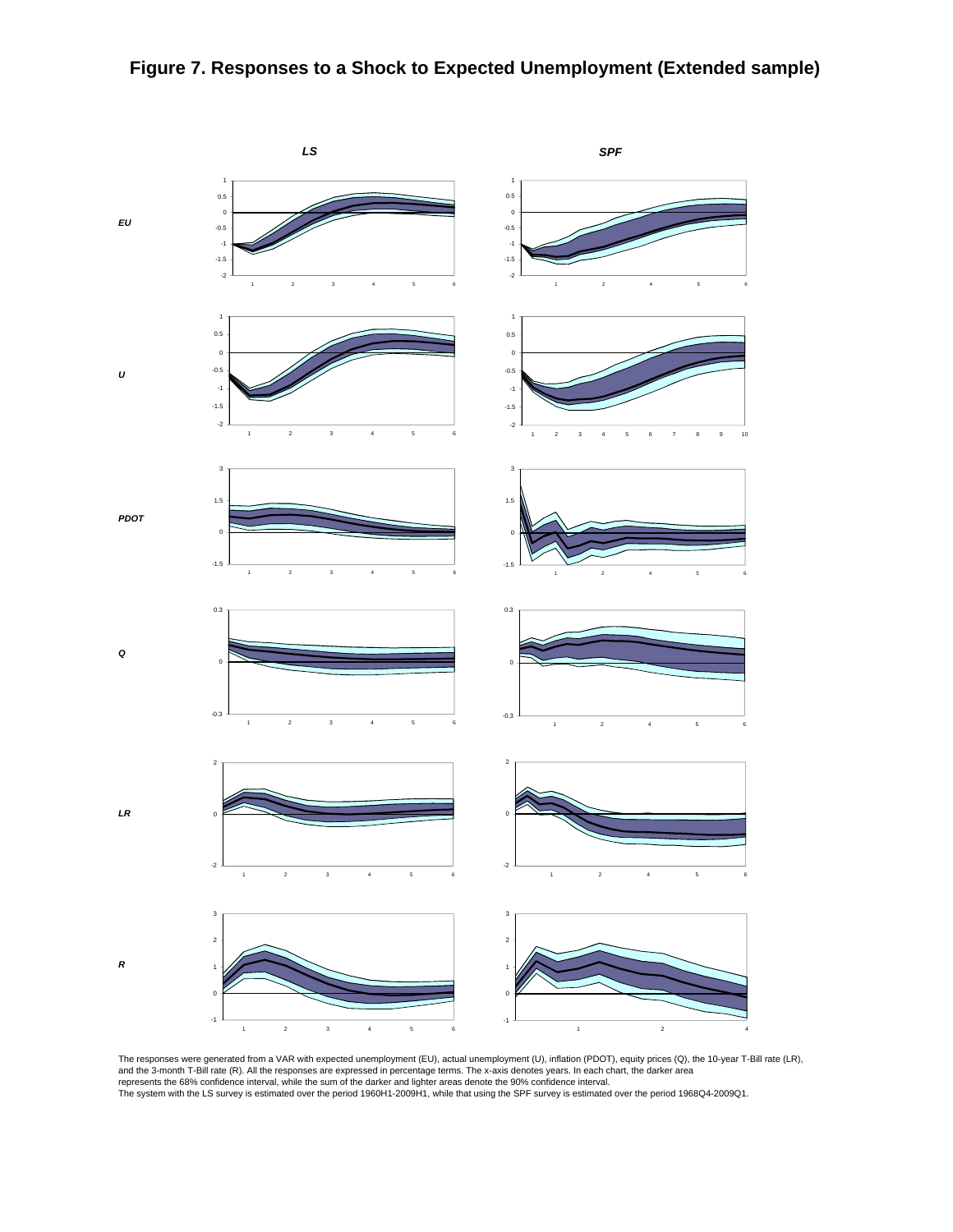#### 0 1 2 3 **vs Changes in the Unemployment Rate Unemployment Expectations\* (left axis) Percent**‐3‐2 ‐1 1969 1982 1995 1997 1999 2001<br>2003 2005<br>2005 2006<br>2007 **Change in Unemployment Rate\* (right axis)**

**Figure 8. Michigan Survey Unemployment Expectations**

\* 4‐quarter moving average